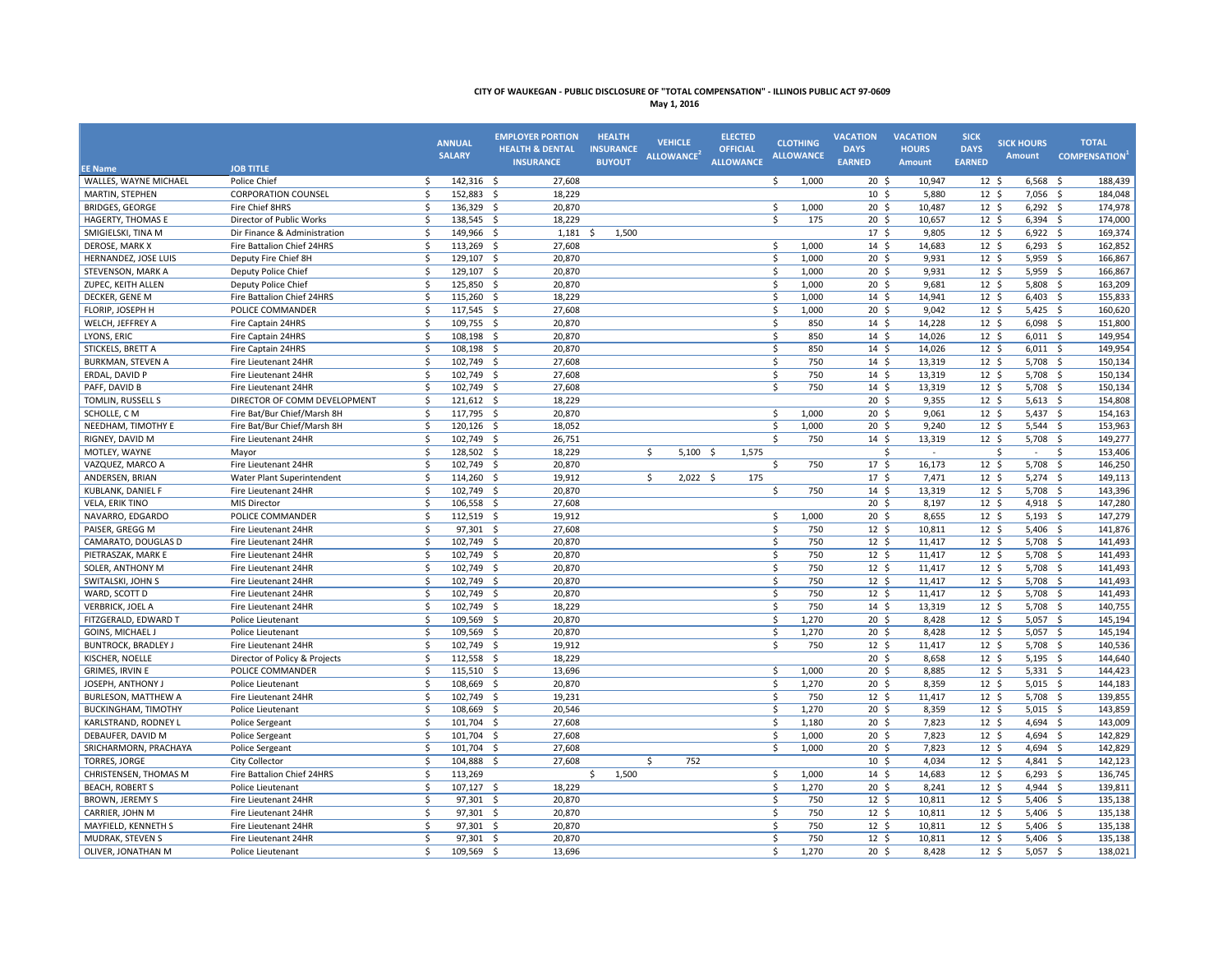| May 1, 20 |  |  |
|-----------|--|--|
|-----------|--|--|

|                                              |                            | <b>ANNUAL</b><br><b>SALARY</b>      | <b>EMPLOYER PORTION</b><br><b>HEALTH &amp; DENTAL</b><br><b>INSURANCE</b> | <b>HEALTH</b><br><b>INSURANCE</b><br><b>BUYOUT</b> | <b>VEHICLE</b><br>ALLOWANCE <sup>2</sup> | <b>ELECTED</b><br><b>OFFICIAL</b><br><b>ALLOWANCE</b> | <b>CLOTHING</b><br><b>ALLOWANCE</b> | <b>VACATION</b><br><b>DAYS</b><br><b>EARNED</b> | <b>VACATION</b><br><b>HOURS</b><br><b>Amount</b> | <b>SICK</b><br><b>DAYS</b><br><b>EARNED</b> | <b>SICK HOURS</b><br><b>Amount</b> | <b>TOTAL</b><br><b>COMPENSATION</b> |
|----------------------------------------------|----------------------------|-------------------------------------|---------------------------------------------------------------------------|----------------------------------------------------|------------------------------------------|-------------------------------------------------------|-------------------------------------|-------------------------------------------------|--------------------------------------------------|---------------------------------------------|------------------------------------|-------------------------------------|
| <b>EE Name</b>                               | <b>JOB TITLE</b>           |                                     |                                                                           |                                                    |                                          |                                                       | 750                                 |                                                 | 11.806                                           |                                             |                                    |                                     |
| <b>SQUIRES, GREGORY L</b><br>LENZI, STEVEN G | Journeyman FF 24 PR        | \$<br>91,073 \$<br>\$<br>102,749 \$ | 24,540<br>20,870                                                          |                                                    |                                          |                                                       | $\ddot{\xi}$<br>\$<br>750           | $14 \,$ \$<br>20 <sup>5</sup>                   |                                                  | 12 <sup>5</sup><br>12 <sup>5</sup>          | 5,060<br>4,742 \$                  | 133,229<br>- \$<br>137,015          |
| CHASTAIN, SCOTT D                            | Fire Lieutenant 8HR        | $\zeta$                             |                                                                           |                                                    |                                          |                                                       | Ś.<br>1.180                         |                                                 | 7,904<br>7.823                                   | 12 <sup>5</sup>                             |                                    |                                     |
|                                              | Police Sergeant            | 101,704 \$                          | 20,870                                                                    |                                                    |                                          |                                                       |                                     | $20 \frac{2}{3}$                                |                                                  | 12 <sup>5</sup>                             | 4,694 \$                           | 136,271                             |
| KREPPEIN, JOSEPH H                           | Police Sergeant            | \$<br>101,704 \$                    | 20,870                                                                    |                                                    |                                          |                                                       | 1,000<br>\$                         | $20 \; \text{S}$                                | 7,823                                            |                                             | 4,694 \$                           | 136,091                             |
| MCGURN, TIMOTHY J                            | Police Sergeant            | $\ddot{\mathsf{S}}$<br>101,704 \$   | 20,870                                                                    |                                                    |                                          |                                                       | \$<br>1,000                         | $20 \frac{2}{3}$                                | 7,823                                            | $12 \; \text{S}$                            | 4,694 \$                           | 136,091                             |
| MULLEN, BRIAN W                              | Police Sergeant            | $\zeta$<br>101,704 \$               | 20,870                                                                    |                                                    |                                          |                                                       | \$<br>1,000                         | $20 \frac{2}{3}$                                | 7,823                                            | $12 \; \text{S}$                            | 4,694 \$                           | 136,091                             |
| KELLY, CORY L                                | Police Lieutenant          | $\zeta$<br>108,669 \$               | 12,637                                                                    |                                                    |                                          |                                                       | 1,270<br>\$                         | $20 \,$ \$                                      | 8,359                                            | 12 <sup>5</sup>                             | 5,015                              | 135,951<br>- \$                     |
| LOYAL, BARRY R                               | Fire Lieutenant 24HR       | $\ddot{\mathsf{S}}$<br>102,749      | $\mathsf{S}$<br>10,340                                                    |                                                    |                                          |                                                       | \$<br>750                           | $12 \quad$                                      | 11,417                                           | 12 <sup>5</sup>                             | 5,708 \$                           | 130,963                             |
| JACKSON, MARC                                | Police Sergeant            | 100,804 \$<br>$\ddot{\mathsf{S}}$   | 20,870                                                                    |                                                    |                                          |                                                       | 1,000<br>\$                         | $20 \frac{2}{3}$                                | 7,754                                            | $12 \; \text{S}$                            | 4,652 \$                           | 135,080                             |
| WALKER, WILLIAM G                            | Police Sergeant            | $\zeta$<br>101,704 \$               | 19,231                                                                    |                                                    |                                          |                                                       | \$<br>1,000                         | $20 \,$ \$                                      | 7,823                                            | 12 <sup>5</sup>                             | 4,694 \$                           | 134,453                             |
| FERGUSON, CHRISTOPHER M                      | Journeyman FF 24 PR        | $\zeta$<br>91,073 \$                | 23,203                                                                    |                                                    |                                          |                                                       | 750<br>\$                           | 12 <sup>5</sup>                                 | 10,119                                           | 12 <sup>5</sup>                             | 5,060                              | 130,205<br>- \$                     |
| VALKO, GEORGE A                              | Patrol Officer             | \$<br>94,104 \$                     | 24,540                                                                    |                                                    |                                          |                                                       | Ś.<br>1,280                         | $20 \,$ \$                                      | 7,239                                            | 12 <sup>5</sup>                             | 4,343 \$                           | 131,507                             |
| MOTLEY, DAVID WAYNE                          | Director of Communications | \$<br>105,888 \$                    | 11,520                                                                    | 1,000<br>- Ś                                       |                                          |                                                       |                                     | $20 \,$ \$                                      | 8,145                                            | 12 <sup>5</sup>                             | 4,887 \$                           | 131,441                             |
| BAYSINGER, JOSEPH.                           | Patrol Officer             | \$<br>94,104                        | $\mathsf{S}$<br>24,540                                                    |                                                    |                                          |                                                       | \$<br>1,100                         | 20 <sup>5</sup>                                 | 7,239                                            | $12 \quad$                                  | 4,343                              | 131,327<br>- \$                     |
| GRZEDA, JAROSLAW                             | Patrol Officer             | $\zeta$<br>94,104 \$                | 24,540                                                                    |                                                    |                                          |                                                       | \$<br>1,100                         | $20 \,$ \$                                      | 7,239                                            | 12 <sup>5</sup>                             | $4,343$ \$                         | 131,327                             |
| MANDRO, MICHAEL D                            | Police Sergeant            | \$<br>96,980 \$                     | 20,870                                                                    |                                                    |                                          |                                                       | \$<br>1,150                         | $20 \frac{2}{3}$                                | 7,460                                            | 12 <sup>5</sup>                             | 4,476 \$                           | 130,936                             |
| SHEPHERD, DANIEL L                           | Patrol Officer             | \$<br>94,104 \$                     | 23,491                                                                    |                                                    |                                          |                                                       | \$<br>1,280                         | 20 <sub>5</sub>                                 | 7,239                                            | $12 \quad$                                  | 4,343                              | 130,457<br>$\mathsf{S}$             |
| FALOTICO, BRIAN J                            | Patrol Officer             | $\mathsf{\$}$<br>94,104 \$          | 24,540                                                                    |                                                    |                                          |                                                       | \$<br>1,280                         | 17 <sup>5</sup>                                 | 6,153                                            | 12 <sup>5</sup>                             | $4,343$ \$                         | 130,421                             |
| HAWBAKER, BRIAN K                            | Patrol Officer             | \$<br>94,104 \$                     | 24,540                                                                    |                                                    |                                          |                                                       | \$<br>1,280                         | 17 <sup>5</sup>                                 | 6,153                                            | 12 <sup>5</sup>                             | $4,343$ \$                         | 130,421                             |
| PAULSEN, ANTHONY MICHAEL                     | Patrol Officer             | $\zeta$<br>94,104                   | \$<br>24,540                                                              |                                                    |                                          |                                                       | 1,280<br>\$                         | 17 <sup>5</sup>                                 | 6,153                                            | 12 <sup>5</sup>                             | $4,343$ \$                         | 130,421                             |
| DIXON, GERALD L                              | Police Sergeant            | $\zeta$<br>96,948 \$                | 19,912                                                                    |                                                    |                                          |                                                       | \$<br>1,000                         | $20 \,$ \$                                      | 7,458                                            | 12 <sup>5</sup>                             | $4,475$ \$                         | 129,792                             |
| MASCHEK, BRIAN J                             | Patrol Officer             | \$<br>94,104                        | 24,540<br>-\$                                                             |                                                    |                                          |                                                       | \$<br>1,280                         | 15 <sup>5</sup>                                 | 5,429                                            | $12 \quad$                                  | 4,343                              | 129,697<br>- \$                     |
| PITON, KENNETH J                             | Patrol Officer             | $\mathsf{\$}$<br>94,104 \$          | 24,540                                                                    |                                                    |                                          |                                                       | $\mathsf{\$}$<br>1,280              | $15 \quad$                                      | 5,429                                            | 12 <sup>5</sup>                             | 4,343 \$                           | 129,697                             |
| SZOSTAK, JOHN W                              | Patrol Officer             | \$<br>94,104 \$                     | 24,540                                                                    |                                                    |                                          |                                                       | 1,280<br>\$                         | $15 \quad$                                      | 5,429                                            | 12 <sup>5</sup>                             | $4,343$ \$                         | 129,697                             |
| LUKA, KRISTIN N                              | Patrol Officer             | \$<br>94,104                        | \$<br>23,778                                                              |                                                    |                                          |                                                       | Ś.<br>1,280                         | 17 <sup>5</sup>                                 | 6,153                                            | 12 <sup>5</sup>                             | $4,343$ \$                         | 129,659                             |
| VALKO, ANDREW T                              | Patrol Officer             | \$<br>94,104 \$                     | 24,540                                                                    |                                                    |                                          |                                                       | Ś.<br>1,100                         | $15 \quad$                                      | 5,429                                            | 12 <sup>5</sup>                             | $4,343$ \$                         | 129,517                             |
| POGUE. ANGELA M                              | Patrol Officer             | \$<br>94,104 \$                     | 23,778                                                                    |                                                    |                                          |                                                       | \$<br>1,100                         | 17 <sup>5</sup>                                 | 6,153                                            | 12 <sup>5</sup>                             | 4,343 \$                           | 129,479                             |
| <b>BAKKE, ERIC H</b>                         | Journeyman FF 24 PR        | \$<br>87,859 \$                     | 24,540                                                                    |                                                    |                                          |                                                       | Ŝ.<br>750                           | 10 <sup>5</sup>                                 | 8,135                                            | 12 <sup>5</sup>                             | 4,881                              | $\mathsf{S}$<br>126,166             |
| JOHNSON, EARLE J                             | Journeyman FF 24 PR        | \$<br>87,859 \$                     | 24,540                                                                    |                                                    |                                          |                                                       | \$<br>750                           | 10 <sup>5</sup>                                 | 8,135                                            | 12 <sup>5</sup>                             | 4,881 \$                           | 126,166                             |
| WOLCZYZ, MICHAEL W                           | Journeyman FF 24 PR        | Ŝ.<br>87,859                        | 24,540<br>-\$                                                             |                                                    |                                          |                                                       | $\mathsf{s}$<br>750                 | 10 <sub>5</sub>                                 | 8.135                                            | 12 <sup>5</sup>                             | 4,881                              | 126,166<br>- Ś                      |
| CASPER, TED N                                | Journeyman FF 24 PR        | \$<br>91,073 \$                     | 18,551                                                                    |                                                    |                                          |                                                       | Ś.<br>750                           | $\overline{12}$ \$                              | 10,119                                           | 12 <sup>5</sup>                             | 5,060                              | 125,553<br>- \$                     |
| GONWA, CHAD D                                | Journeyman FF 24 PR        | \$<br>$91,073$ \$                   | 18,551                                                                    |                                                    |                                          |                                                       | \$<br>750                           | $12 \div$                                       | 10,119                                           | $12 \; \text{S}$                            | $5,060$ \$                         | 125,553                             |
| KRUSE, JOHN E                                | Journeyman FF 24 PR        | \$<br>91,073                        | $\ddot{\mathsf{S}}$<br>18,551                                             |                                                    |                                          |                                                       | $\mathsf{s}$<br>750                 | 12 <sup>5</sup>                                 | 10,119                                           | 12 <sup>5</sup>                             | 5,060                              | 125,553<br>-\$                      |
| MARKS, BRIAN E                               | Journeyman FF 24 PR        | $91,073$ \$<br>$\ddot{\mathsf{S}}$  | 18,551                                                                    |                                                    |                                          |                                                       | 750<br>$\mathsf{s}$                 | $12 \; \text{S}$                                | 10,119                                           | $12 \; \text{S}$                            | 5,060                              | 125,553<br>- \$                     |
| MOUNT, JACOB C                               | Journeyman FF 24 PR        | \$<br>91,073 \$                     | 18,551                                                                    |                                                    |                                          |                                                       | \$<br>750                           | $12 \quad$                                      | 10,119                                           | 12 <sup>5</sup>                             | $5,060$ \$                         | 125,553                             |
| NORDGREN, JON ERIC                           | Journeyman FF 24 PR        | $\ddot{\mathsf{S}}$<br>91,073 \$    | 18,551                                                                    |                                                    |                                          |                                                       | \$<br>750                           | $12 \;$ \$                                      | 10,119                                           | $12 \; \text{S}$                            | 5,060                              | 125,553<br>- \$                     |
| O'LEAR, JAMES                                | Journeyman FF 24 PR        | $\mathsf{\$}$<br>91,073 \$          | 18,551                                                                    |                                                    |                                          |                                                       | \$<br>750                           | $12 \quad$                                      | 10,119                                           | 12 <sup>5</sup>                             | 5,060                              | 125,553<br>- \$                     |
| SCHEJBAL, MICHAEL C                          | Journeyman FF 24 PR        | \$<br>91,073 \$                     | 18,551                                                                    |                                                    |                                          |                                                       | \$<br>750                           | 12 <sup>5</sup>                                 | 10,119                                           | 12 <sup>5</sup>                             | $5,060$ \$                         | 125,553                             |
| SLADE, ADAM M                                | Journeyman FF 24 PR        | $\zeta$<br>$91,073$ \$              | 18,551                                                                    |                                                    |                                          |                                                       | \$<br>750                           | $12 \quad$                                      | 10,119                                           | $12 \frac{2}{7}$                            | 5,060                              | 125,553<br>$\mathsf{S}$             |
| ZUPEC, TODD M                                | Journeyman FF 24 PR        | $\zeta$<br>91,073 \$                | 18,551                                                                    |                                                    |                                          |                                                       | \$<br>750                           | $12 \quad$                                      | 10,119                                           | 12 <sup>5</sup>                             | $5,060$ \$                         | 125,553                             |
| JUREK, JOSEPH M                              | Patrol Officer             | \$<br>94,104                        | \$<br>23,778                                                              |                                                    |                                          |                                                       | Ś<br>1,280                          | 15 <sup>5</sup>                                 | 5,429                                            | $12 \quad$                                  | $4,343$ \$                         | 128,935                             |
| <b>GUZMAN, GABRIEL A</b>                     | Police Sergeant            | $\zeta$<br>101,704 \$               | 13,696                                                                    |                                                    |                                          |                                                       | 1,000<br>\$                         | $20 \,$ \$                                      | 7,823                                            | 12 <sup>5</sup>                             | 4,694 \$                           | 128,918                             |
| ROUSH, DEVIN W                               | Police Sergeant            | 101,704 \$<br>$\ddot{\mathsf{S}}$   | 13,696                                                                    |                                                    |                                          |                                                       | \$<br>1,000                         | $20 \frac{2}{3}$                                | 7,823                                            | 12 <sup>5</sup>                             | 4,694 \$                           | 128,918                             |
| LOPEZ, FRANCISCO C                           | Police Sergeant            | $\zeta$<br>96,048 \$                | 19,912                                                                    |                                                    |                                          |                                                       | Ś<br>1,000                          | 20 <sub>5</sub>                                 | 7,388                                            | $12 \quad$                                  | 4,433                              | 128,781<br>$\mathsf{S}$             |
| DINICOLA, JONATHAN E                         | Journeyman FF 24 PR        | \$<br>85,547 \$                     | 24,540                                                                    |                                                    |                                          |                                                       | 750<br>\$                           | $12 \quad$                                      | 9,505                                            | 12 <sup>5</sup>                             | 4,753 \$                           | 125,095                             |
| <b>FUDGE, MICHAEL S</b>                      | Journeyman FF 24 PR        | $\zeta$<br>91,073 \$                | 17,700                                                                    |                                                    |                                          |                                                       | 750<br>\$                           | $12 \quad$                                      | 10,119                                           | 12 <sup>5</sup>                             | $5,060$ \$                         | 124,701                             |
| BRADFIELD JR., BRIAN P                       | Police Sergeant            | $\zeta$<br>96,048 \$                | 20,870                                                                    |                                                    |                                          |                                                       | 1,150<br>\$                         | $15 \; \xi$                                     | 5,541                                            | 12 <sup>5</sup>                             | 4,433                              | 128,042<br>$\mathsf{S}$             |
|                                              |                            | $\mathsf{S}$<br>91,073 \$           |                                                                           |                                                    |                                          |                                                       | $\mathsf{\$}$<br>750                | $12 \quad$                                      | 10,119                                           | 12 <sup>5</sup>                             | $5,060$ \$                         | 124,097                             |
| VAN HORN, RICHARD C                          | Journeyman FF 24 PR        |                                     | 17,095                                                                    |                                                    |                                          |                                                       |                                     |                                                 |                                                  |                                             |                                    |                                     |
| HALL, MONTAGUE A                             | Police Sergeant            | $\zeta$<br>$95,124$ \$              | 19,912                                                                    |                                                    |                                          |                                                       | \$<br>1,000                         | $20 \,$ \$                                      | 7,317                                            | 12 <sup>5</sup>                             | 4,390 \$                           | 127,744                             |
| DAVIS, STEVEN G                              | Journeyman FF 24 PR        | $\zeta$<br>$91,073$ \$              | 16,046                                                                    |                                                    |                                          |                                                       | \$<br>750                           | $12 \quad$                                      | 10,119                                           | 12 <sup>5</sup>                             | 5,060                              | 123,048<br>- \$                     |
| <b>CLASEN, THOMAS W</b>                      | Journeyman FF 24 PR        | \$<br>85,547 \$                     | 24,540                                                                    |                                                    |                                          |                                                       | \$<br>750                           | 10 <sup>5</sup>                                 | 7,921                                            | 12 <sup>5</sup>                             | 4,753 \$                           | 123,511                             |
| <b>IHLEN, PETER J</b>                        | Journeyman FF 24 PR        | \$<br>85,547                        | 24,540<br>-\$                                                             |                                                    |                                          |                                                       | $\mathsf{s}$<br>750                 | 10 <sup>5</sup>                                 | 7,921                                            | 12 <sup>5</sup>                             | 4,753                              | 123,511<br>- Ś                      |
| LARSON, TRAVIS M                             | Journeyman FF 24 PR        | Ŝ.<br>85.547 \$                     | 24.540                                                                    |                                                    |                                          |                                                       | 750<br>Ś.                           | 10 <sub>5</sub>                                 | 7.921                                            | 12 <sup>5</sup>                             | $4.753 \quad S$                    | 123,511                             |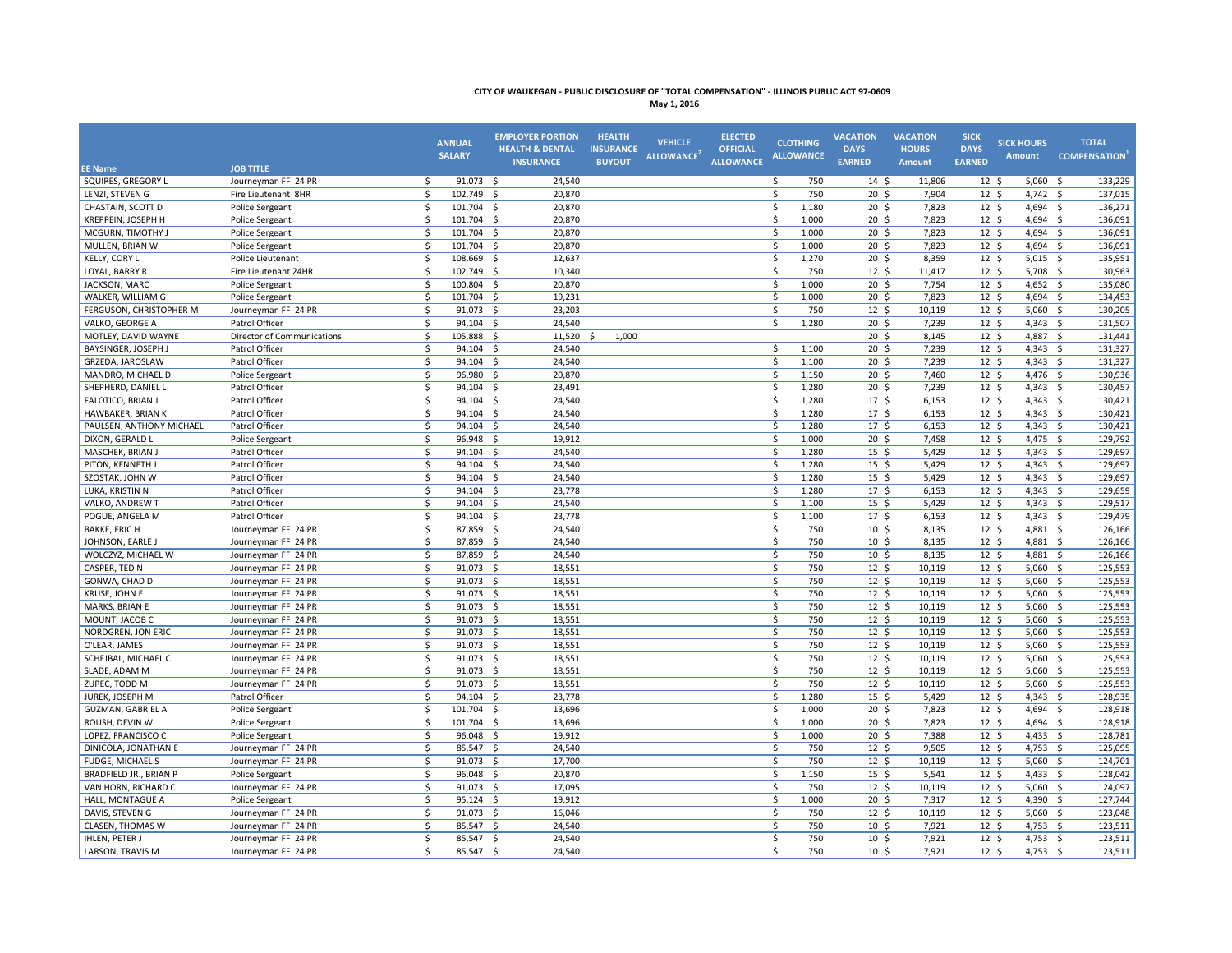| May 1, 20 |  |  |
|-----------|--|--|
|-----------|--|--|

| <b>HEALTH &amp; DENTAL</b><br><b>INSURANCE</b><br><b>OFFICIAL</b><br><b>HOURS</b><br><b>DAYS</b><br><b>DAYS</b><br><b>SALARY</b><br><b>ALLOWANCE</b><br>ALLOWANCE <sup>2</sup><br><b>BUYOUT</b><br><b>ALLOWANCE</b><br><b>EARNED</b><br><b>EARNED</b><br><b>INSURANCE</b><br><b>Amount</b><br><b>JOB TITLE</b><br><b>EE Name</b> | <b>COMPENSATION</b><br><b>Amount</b>         |
|----------------------------------------------------------------------------------------------------------------------------------------------------------------------------------------------------------------------------------------------------------------------------------------------------------------------------------|----------------------------------------------|
| QUINN, MICHAEL C<br>Ŝ.<br>109,569<br>324<br>1,270<br>8,428<br>Police Lieutenant<br>- Ś<br>- Ś<br>1,500<br>Ŝ.<br>$20 \; \text{S}$<br>12 <sup>5</sup>                                                                                                                                                                              | 5,057<br>126,149<br>- Ś                      |
| 1.500<br>20 <sub>5</sub><br>12 <sup>5</sup><br><b>LEONARD, JAMES P</b><br>Ŝ.<br>109.569<br>Ŝ.<br>1,270<br>8.428<br>Police Lieutenant<br>Š.                                                                                                                                                                                       | 5,057 \$<br>125,825                          |
| KOCH, JEFFREY R<br>Journeyman FF 24 PR<br>\$<br>85,547 \$<br>23,689<br>\$<br>750<br>$10 \frac{2}{3}$<br>7,921<br>$12 \; \text{S}$                                                                                                                                                                                                | 4,753 \$<br>122,660                          |
| DELONCKER, WAYNE M<br>Journeyman FF 24 hr<br>$\ddot{\mathsf{S}}$<br>87,181<br>-\$<br>17,700<br>\$<br>750<br>$14 \;$ \$<br>11,301<br>$12 \; \text{S}$                                                                                                                                                                             | 4,843 \$<br>121,775                          |
| $\zeta$<br>1,280<br>AGALIANOS, ELIAS<br>$94,104$ \$<br>18,551<br>\$<br>$20 \frac{2}{3}$<br>7,239<br>$12 \; \text{S}$<br>Patrol Officer                                                                                                                                                                                           | 4,343 \$<br>125,517                          |
| $\zeta$<br>Ś<br>$12 \quad$<br>94,104 \$<br>1,280<br>20 <sup>5</sup><br>7,239<br>FERDINA, JEFFREY S<br>Patrol Officer<br>18,551                                                                                                                                                                                                   | 4,343 \$<br>125,517                          |
| $\zeta$<br>HOLLISTER, STEVEN EDWARD<br>Patrol Officer<br>$94,104$ \$<br>18,551<br>\$<br>1,280<br>20 <sup>5</sup><br>7,239<br>12 <sup>5</sup>                                                                                                                                                                                     | 125,517<br>4,343 \$                          |
| KIRBY, JAMES A<br>Patrol Officer<br>\$<br>$94,104$ \$<br>18,551<br>\$<br>1,280<br>$20 \frac{2}{3}$<br>7,239<br>$12 \; \text{S}$                                                                                                                                                                                                  | 125,517<br>4,343 \$                          |
| $\zeta$<br>$94,104$ \$<br>\$<br>1,280<br>20 <sub>5</sub><br>7,239<br>$12 \; \text{S}$<br>MAHONEY, DAVID M<br>Patrol Officer<br>18,551                                                                                                                                                                                            | 125,517<br>4,343 \$                          |
| $\mathsf{\$}$<br>$94,104$ \$<br>1,280<br>$20 \,$ \$<br>12 <sup>5</sup><br>Patrol Officer<br>18,551<br>\$<br>7,239<br>VILLALOBOS, ALEJOS J                                                                                                                                                                                        | $4,343$ \$<br>125,517                        |
| $\zeta$<br>AMARO, RIGOBERTO<br>Patrol Officer<br>94,104 \$<br>18,551<br>\$<br>1,250<br>$20 \,$ \$<br>7,239<br>12 <sup>5</sup>                                                                                                                                                                                                    | 125,487<br>4,343 \$                          |
| $\zeta$<br>$94,104$ \$<br>$20 \frac{2}{3}$<br>$12 \frac{2}{7}$<br>FONG, JOHN<br>Patrol Officer<br>18,551<br>\$<br>1,190<br>7,239                                                                                                                                                                                                 | 125,427<br>4,343 \$                          |
| $\mathsf{S}$<br>87,859 \$<br>\$<br>750<br>$12 \quad$<br>12 <sup>5</sup><br>BARBOSA, SEAN C<br>Journeyman FF 24 PR<br>18,551<br>9,762                                                                                                                                                                                             | 121,803<br>4,881 \$                          |
| $\zeta$<br>87,859 \$<br>\$<br>750<br>KONCKI, RYAN M<br>Journeyman FF 24 PR<br>18,551<br>$12 \div$<br>9,762<br>12 <sup>5</sup>                                                                                                                                                                                                    | 4,881 \$<br>121,803                          |
| $\zeta$<br>87,859 \$<br>\$<br>750<br>$12 \quad$<br>12 <sup>5</sup><br>MCCLINTON, DAMIEN L<br>Journeyman FF 24 PR<br>18,551<br>9,762                                                                                                                                                                                              | 4,881 $\frac{2}{3}$<br>121,803               |
| \$<br>87,859 \$<br>18,551<br>\$<br>750<br>$12 \quad$<br>9,762<br>12 <sup>5</sup><br>PAWLIK, MARK C<br>Journeyman FF 24 PR                                                                                                                                                                                                        | 4,881 \$<br>121,803                          |
| \$<br>87,859<br>\$<br>$12 \quad$<br>RICE, PAUL A<br>-\$<br>18,551<br>750<br>12 <sup>5</sup><br>9,762<br>Journeyman FF 24 PR                                                                                                                                                                                                      | 4,881<br>121,803<br>$\mathsf{S}$             |
| \$<br>94,104 \$<br>\$<br>1,100<br>$20 \,$ \$<br>7,239<br>12 <sup>5</sup><br>HIRD, PHILIP J<br>Patrol Officer<br>18,551                                                                                                                                                                                                           | $4,343$ \$<br>125,337                        |
| Patrol Officer<br>$\zeta$<br>94,104 \$<br>\$<br>1,100<br>$20 \,$ \$<br>7,239<br>12 <sup>5</sup><br>JIMENEZ, JOHNNY<br>18,551                                                                                                                                                                                                     | $4,343$ \$<br>125,337                        |
| LOPEZ, SANTIAGO<br>Patrol Officer<br>\$<br>94,104<br>18,551<br>\$<br>1,100<br>20 <sub>5</sub><br>7,239<br>$12 \quad$<br>-\$                                                                                                                                                                                                      | 4,343<br>125,337<br>$\mathsf{S}$             |
| 12 <sup>5</sup><br>$\mathsf{\$}$<br>94,104 \$<br>18,551<br>\$<br>1,100<br>$20 \,$ \$<br>7,239<br><b>NEAL, CRAIG E</b><br>Patrol Officer                                                                                                                                                                                          | $4,343$ \$<br>125,337                        |
| \$<br>\$<br>20 <sup>5</sup><br>7,239<br>PEREZ, CARLOS M<br>Patrol Officer<br>94,104 \$<br>18,551<br>1,100<br>12 <sup>5</sup>                                                                                                                                                                                                     | 125,337<br>4,343 \$                          |
| SCHLETZ, CHARLES W<br>Patrol Officer<br>\$<br>94,104 \$<br>18,551<br>\$<br>1,100<br>20 <sup>5</sup><br>7,239<br>12 <sup>5</sup>                                                                                                                                                                                                  | 125,337<br>4,343 \$                          |
| Patrol Officer<br>\$<br>94,104 \$<br>18,551<br>\$<br>1,100<br>$20 \,$ \$<br>7,239<br>12 <sup>5</sup><br>TAPIA, JAY M                                                                                                                                                                                                             | $4,343$ \$<br>125,337                        |
| \$<br>Ś.<br>$12 \quad$<br>94,104 \$<br>18,551<br>1,100<br>20 <sup>5</sup><br>7,239<br>VILLAFUERTE, ROLANDO H<br>Patrol Officer                                                                                                                                                                                                   | $4,343$ \$<br>125,337                        |
| \$<br>91,073 \$<br>12,174<br>\$<br>750<br>$14 \quad$ \$<br>11,806<br>12 <sup>5</sup><br>CARSTENS, SCOTT G<br>Journeyman FF 24 PR                                                                                                                                                                                                 | 120,863<br>5,060<br>- \$                     |
| ROHLOFF, CHRISTOPHER<br>Patrol Officer<br>\$<br>94,104 \$<br>17,700<br>\$<br>1,280<br>$20 \,$ \$<br>7,239<br>12 <sup>5</sup>                                                                                                                                                                                                     | $4,343$ \$<br>124,666                        |
| \$<br>Ś.<br>87,859 \$<br>750<br>12 <sup>5</sup><br>9,762<br>12 <sup>5</sup><br>JOSEPH, MICHAEL S<br>Journeyman FF 24 PR<br>17,789                                                                                                                                                                                                | 4,881<br>$\mathsf{S}$<br>121,041             |
| $\mathsf{\$}$<br>Ś.<br>12 <sup>5</sup><br>94,104 \$<br>1,100<br>20 <sub>5</sub><br>CAPPELLUTI, DOMENIC<br>Patrol Officer<br>17,700<br>7,239                                                                                                                                                                                      | $4,343$ \$<br>124,486                        |
| <b>FLORES, ARTURO I</b><br>Patrol Officer<br>\$<br>$94,104$ \$<br>17,700<br>\$<br>1,100<br>$20 \frac{2}{3}$<br>7,239<br>12 <sup>5</sup>                                                                                                                                                                                          | 4,343 \$<br>124,486                          |
| CANCINO, FRANCISCO<br>Patrol Officer<br>$\ddot{\mathsf{S}}$<br>94,104 \$<br>18,551<br>\$<br>1,280<br>$17 \frac{2}{7}$<br>6,153<br>$12 \; \text{S}$                                                                                                                                                                               | 4,343 \$<br>124,431                          |
| \$<br>\$<br>17 <sup>5</sup><br>12 <sup>5</sup><br>Patrol Officer<br>94,104 \$<br>18,551<br>1,280<br>6,153<br>SLIOZIS, MICHAEL J                                                                                                                                                                                                  | 4,343 \$<br>124,431                          |
| $\zeta$<br>Patrol Officer<br>94,104<br>18,551<br>\$<br>1,100<br>17 <sup>5</sup><br>6,153<br>12 <sup>5</sup><br>VAZQUEZ, GERARDO<br>-\$                                                                                                                                                                                           | 4,343 \$<br>124,251                          |
| $\zeta$<br>$20 \div$<br>12 <sup>5</sup><br><b>GRANGER, THOMAS J</b><br>Patrol Officer<br>94,104 \$<br>17,095<br>\$<br>1,100<br>7,239                                                                                                                                                                                             | 4,343 \$<br>123,881                          |
| GARCIA, CESAR<br>Patrol Officer<br>\$<br>94,104 \$<br>18,551<br>\$<br>1,280<br>$15 \;$ \$<br>5,429<br>$12 \; \text{S}$                                                                                                                                                                                                           | 4,343 \$<br>123,708                          |
| $\zeta$<br>1,280<br>NOYER, MICHAEL J<br>Patrol Officer<br>94,104<br>17,700<br>\$<br>17 <sup>5</sup><br>6,153<br>12 <sup>5</sup><br>-\$                                                                                                                                                                                           | 123,580<br>4,343<br>$\mathsf{S}$             |
| 1,280<br>$17 \frac{2}{7}$<br>12 <sup>5</sup><br>SPIEWAK, JOHN R<br>Patrol Officer<br>$\ddot{\mathsf{S}}$<br>94,104 \$<br>17,700<br>\$<br>6,153                                                                                                                                                                                   | 4,343 \$<br>123,580                          |
| \$<br>SUMMERS, DREW G<br>Patrol Officer<br>94,104 \$<br>17,700<br>\$<br>1,280<br>$17 \frac{2}{7}$<br>6,153<br>12 <sup>5</sup>                                                                                                                                                                                                    | 4,343 \$<br>123,580                          |
| \$<br>94,104 \$<br>17,700<br>\$<br>1,280<br>17 <sup>5</sup><br>$12 \quad$<br>WHITE, ANDREW L<br>Patrol Officer<br>6,153                                                                                                                                                                                                          | 123,580<br>4,343<br>$\mathsf{S}$             |
| $\mathsf{\$}$<br>$12 \quad$<br>12 <sup>5</sup><br>100,414<br>1,500<br>\$<br>750<br>11,157<br>PEASE, MICHAEL E<br>Fire Lieutenant 24HR<br>\$                                                                                                                                                                                      | $5,579$ \$<br>119,400                        |
| \$<br>ALEXANDER, ARMANDO T<br>Patrol Officer<br>\$<br>94,104 \$<br>17,700<br>1,130<br>17 <sub>5</sub><br>6,153<br>12 <sup>5</sup>                                                                                                                                                                                                | 4,343 \$<br>123,430                          |
| 87,859<br>18,551<br>10 <sup>5</sup><br>12 <sup>5</sup><br>MOSS, ELIZABETH A<br>Journeyman FF 24 PR<br>\$<br>-\$<br>\$<br>750<br>8,135<br>\$<br>750<br>10 <sup>5</sup><br>12 <sup>5</sup>                                                                                                                                         | 120,176<br>4,881<br>$\mathsf{S}$             |
| $\zeta$<br>83,235 \$<br>23,778<br>7,707<br>OLSON, NEAL A<br>Journeyman FF 24 PR<br>\$<br>94,104<br>Ś<br>1,190<br>20 <sub>5</sub><br>7,239<br>$12 \quad$<br>DREXLER, ROY M<br>Patrol Officer<br>\$<br>16,243                                                                                                                      | 4,624 \$<br>120,095<br>$4,343$ \$<br>123,119 |
| $\zeta$<br>91,073 \$<br>750<br>$12 \quad$<br>MCCARTHY, THOMAS W<br>Journeyman FF 24 PR<br>12,180<br>\$<br>10,119<br>12 <sup>5</sup>                                                                                                                                                                                              | 119,182<br>5,060<br>$\mathsf{S}$             |
| $\zeta$<br>91,073 \$<br>750<br>$12 \quad$<br><b>BROWN, DANIEL P</b><br>Journeyman FF 24 PR<br>12,174<br>\$<br>10,119<br>12 <sup>5</sup>                                                                                                                                                                                          | 119,176<br>$5,060$ \$                        |
| \$<br>$94,104$ \$<br>17,095<br>Ś<br>1,100<br>17 <sup>5</sup><br>6,153<br>12 <sup>5</sup><br>HARWOOD, MARK 1<br>Patrol Officer                                                                                                                                                                                                    | 4,343 \$<br>122,795                          |
| $\mathsf{S}$<br>98,871 \$<br>Ś.<br>1,000<br>$20 \,$ \$<br>12 <sup>5</sup><br>THOMAS, SCOTT M<br>Police Sergeant<br>10,664<br>7,605                                                                                                                                                                                               | $4,563$ \$<br>122,703                        |
| $\zeta$<br>94,104 \$<br>1,280<br>TZAVARAS, KONSTANTINE<br>Patrol Officer<br>17,213<br>Ŝ.<br>$15\frac{1}{2}$<br>5,429<br>12 <sup>5</sup>                                                                                                                                                                                          | 122,370<br>4,343 \$                          |
| Patrol Officer<br>\$<br>94,104 \$<br>16,046<br>Ś.<br>1,280<br>17 <sup>5</sup><br>6,153<br>12 <sup>5</sup><br>PAULSEN, DONALD I                                                                                                                                                                                                   | $4,343$ \$<br>121,927                        |
| \$<br>106,985 \$<br>17 <sup>5</sup><br>12 <sup>5</sup><br>MARION, DAVID M<br><b>Bldg Commissioner</b><br>1,505<br>1,500<br>6,995                                                                                                                                                                                                 | $4,938$ \$<br>121,923                        |
| Ŝ.<br>$\mathsf{s}$<br>17 <sup>5</sup><br>12 <sup>5</sup><br>CANCINO, ALFONSO<br>Patrol Officer<br>94,104 \$<br>16,046<br>1.100<br>6,153                                                                                                                                                                                          | $4.343 \quad S$<br>121,747                   |
| <b>GUTKE, JASON A</b><br>Patrol Officer<br>$\mathsf{S}$<br>94.104 \$<br>16,045<br>$\mathsf{S}$<br>1.100<br>17 <sub>5</sub><br>6.153<br>12S                                                                                                                                                                                       | $4.343 \quad S$<br>121,745                   |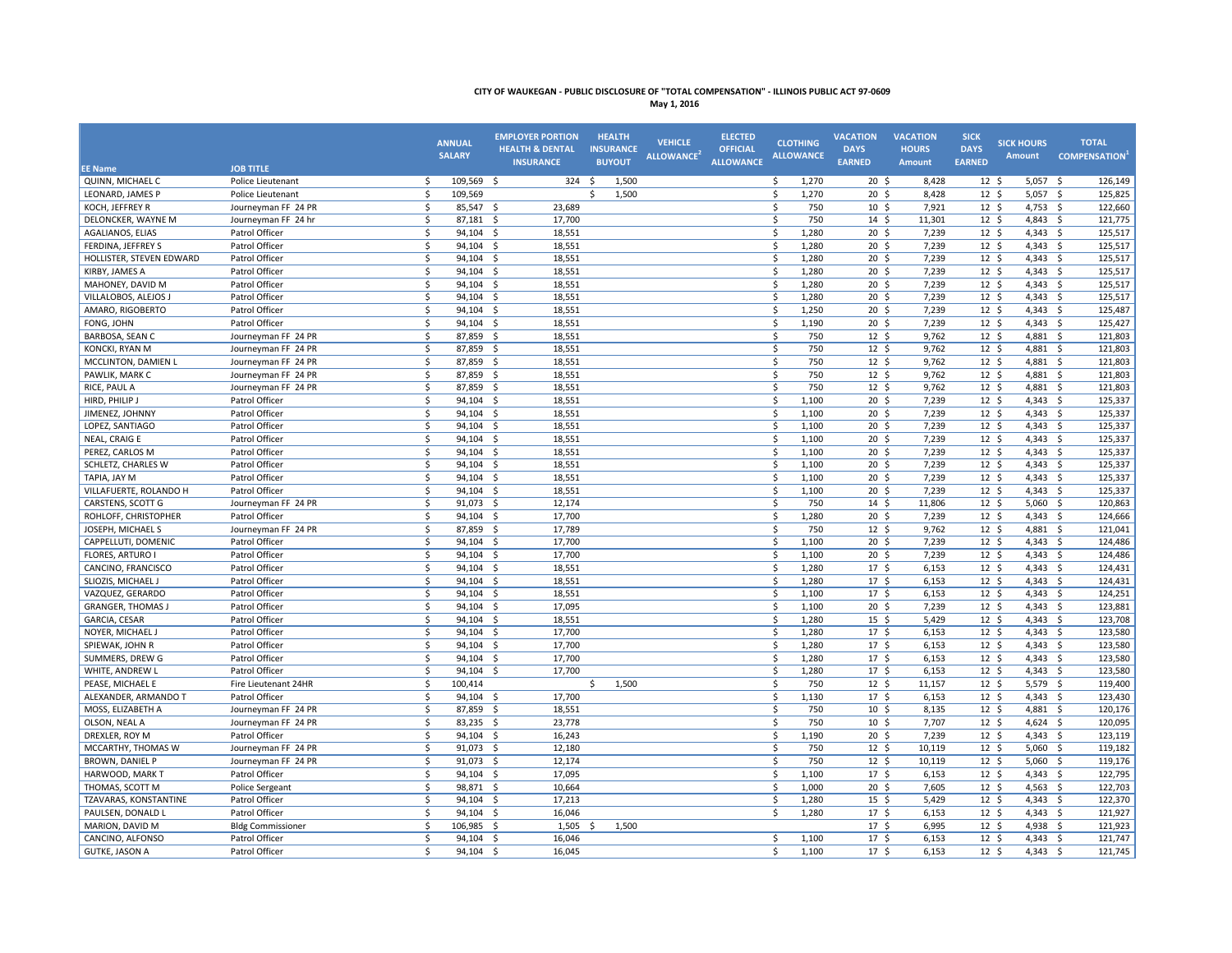| May 1, 20 |  |  |
|-----------|--|--|
|-----------|--|--|

|                                     | <b>JOB TITLE</b>                  |                    | <b>ANNUAL</b><br><b>SALARY</b> | <b>EMPLOYER PORTION</b><br><b>HEALTH &amp; DENTAL</b><br><b>INSURANCE</b> | <b>HEALTH</b><br><b>INSURANCE</b><br><b>BUYOUT</b> | <b>VEHICLE</b><br>ALLOWANCE <sup>2</sup> | <b>ELECTED</b><br><b>OFFICIAL</b><br><b>ALLOWANCE</b> | <b>CLOTHING</b><br><b>ALLOWANCE</b> | <b>VACATION</b><br><b>DAYS</b><br><b>EARNED</b> | <b>VACATION</b><br><b>HOURS</b><br>Amount | <b>SICK</b><br><b>DAYS</b><br><b>EARNED</b> | <b>SICK HOURS</b><br><b>Amount</b> | <b>TOTAL</b><br><b>COMPENSATION</b> |
|-------------------------------------|-----------------------------------|--------------------|--------------------------------|---------------------------------------------------------------------------|----------------------------------------------------|------------------------------------------|-------------------------------------------------------|-------------------------------------|-------------------------------------------------|-------------------------------------------|---------------------------------------------|------------------------------------|-------------------------------------|
| <b>EE Name</b><br>RYNDERS, DUSTIN R | Journeyman FF 24 PR               | \$                 | 83,235 \$                      |                                                                           |                                                    |                                          |                                                       | 750                                 |                                                 |                                           |                                             |                                    |                                     |
| <b>BORDONARO, DANIEL P</b>          | Journeyman FF 24 PR               | \$                 | 87,859 \$                      | 23,778<br>16,334                                                          |                                                    |                                          |                                                       | \$<br>\$<br>750                     | 8 \$<br>10 <sup>5</sup>                         | 6,166<br>8,135                            | 12 <sup>5</sup><br>12 <sup>5</sup>          | $4,624$ \$<br>4,881 \$             | 118,553<br>117,959                  |
| <b>BANDEL, BRIAN G</b>              | Journeyman FF 24 PR               | \$                 | 87,859 \$                      | 16,243                                                                    |                                                    |                                          |                                                       | \$<br>750                           | $10 \frac{2}{3}$                                | 8,135                                     | 12 <sup>5</sup>                             | 4,881 \$                           | 117,868                             |
| LANGLAIS, BRANDON J                 | Police Sergeant                   | \$                 | 100,804 \$                     | 6,520                                                                     |                                                    |                                          |                                                       | \$<br>1,000                         | 20 <sup>5</sup>                                 | 7,754                                     | $12 \quad$                                  | 4,652                              | 120,731<br>$\sim$                   |
| CALABRESE, JOHN                     | Journeyman FF 24 PR               | \$                 | 85,547 \$                      | 18,551                                                                    |                                                    |                                          |                                                       | \$<br>750                           | 10 <sup>5</sup>                                 | 7,921                                     | 12 <sup>5</sup>                             | $4,753$ \$                         | 117,522                             |
| SHEAHAN, MATTHEW J                  | Journeyman FF 24 PR               | \$                 | 85,547 \$                      | 18,551                                                                    |                                                    |                                          |                                                       | 750<br>\$                           | 10 <sup>5</sup>                                 | 7,921                                     | $12 \quad$                                  | 4,753 \$                           | 117,522                             |
| SKEWES, NATHAN                      | Journeyman FF 24 PR               | \$                 | 85,547 \$                      | 18,551                                                                    |                                                    |                                          |                                                       | \$<br>750                           | 10 <sup>5</sup>                                 | 7,921                                     | 12 <sup>5</sup>                             | 4,753                              | 117,522<br>$\sim$                   |
| WINTERCORN, MICHAEL J               | Journeyman FF 24 PR               | \$                 | 85,547 \$                      | 18,551                                                                    |                                                    |                                          |                                                       | \$<br>750                           | 10 <sup>5</sup>                                 | 7,921                                     | 12 <sup>5</sup>                             | $4,753$ \$                         | 117,522                             |
| <b>HARVEY, ROBERT K</b>             | Journeyman FF 24 PR               | \$                 | 91,073<br>- \$                 | 9,479                                                                     |                                                    |                                          |                                                       | \$<br>750                           | 12 <sup>5</sup>                                 | 10,119                                    | 12 <sup>5</sup>                             | 5,060                              | 116,481<br>- \$                     |
| ZAHN, GREGORY K                     | Journeyman FF 24 PR               | \$                 | 85,547 \$                      | 17,789                                                                    |                                                    |                                          |                                                       | 750<br>\$                           | 10 <sup>5</sup>                                 | 7,921                                     | 12 <sup>5</sup>                             | $4,753$ \$                         | 116,760                             |
| FREEMAN JR, DAVID E                 | Journeyman FF 24 PR               | \$                 | 85,547 \$                      | 17,700                                                                    |                                                    |                                          |                                                       | 750<br>\$                           | 10 <sup>5</sup>                                 | 7,921                                     | 12 <sup>5</sup>                             | $4,753$ \$                         | 116,670                             |
| FLEMING, MATTHEW                    | Patrol Officer                    | \$                 | 94,104 \$                      | 16,203                                                                    |                                                    |                                          |                                                       | \$<br>1,100                         | 10 <sup>5</sup>                                 | 3,619                                     | 12 <sup>5</sup>                             | $4,343$ \$                         | 119,370                             |
| LAMANNA, KEITH                      | Patrol Officer                    | Ś.                 | 94.104 \$                      | 12.174                                                                    |                                                    |                                          |                                                       | Ŝ.<br>1.280                         | 20 <sub>5</sub>                                 | 7.239                                     | 12 <sup>5</sup>                             | $4.343 \quad S$                    | 119,141                             |
| VANANROOY, MARTIN A                 | Patrol Officer                    | \$                 | $94,104$ \$                    | 12,174                                                                    |                                                    |                                          |                                                       | \$<br>1,280                         | $20 \frac{2}{3}$                                | 7,239                                     | $12 \; \text{S}$                            | 4,343 \$                           | 119,141                             |
| RAMOS, ALFONSO                      | Journeyman FF 24 PR               | \$                 | 87,859 \$                      | 12,174                                                                    |                                                    |                                          |                                                       | \$<br>750                           | $12 \frac{2}{7}$                                | 9,762                                     | $12 \; \text{S}$                            | 4,881 \$                           | 115,427                             |
| PERLEY, APRIL LYNN                  | Patrol Officer                    | \$                 | 94,104 \$                      | 12,180                                                                    |                                                    |                                          |                                                       | \$<br>1,100                         | $20 \,$ \$                                      | 7,239                                     | $12 \quad$                                  | $4,343 \quad $5$                   | 118,966                             |
| <b>GRUDE, CHRISTIAN</b>             | Journeyman FF 24 PR               | \$                 | 80,923 \$                      | 23,689                                                                    |                                                    |                                          |                                                       | \$<br>750                           | $8\frac{2}{3}$                                  | 5,994                                     | 12 <sup>5</sup>                             | 4,496                              | 115,852<br>- \$                     |
| WESTPHAL, JOAN                      | Asst Finance Director             | \$                 | 90,093 \$                      | 18,229                                                                    |                                                    |                                          |                                                       |                                     | 17 <sup>5</sup>                                 | 5,891                                     | $12 \quad$                                  | $4,158$ \$                         | 118,371                             |
| <b>KOLAR, MARK T</b>                | Journeyman FF 24 PR               | \$                 | 85,547 \$                      | 16,203                                                                    |                                                    |                                          |                                                       | \$<br>750                           | 10 <sup>5</sup>                                 | 7,921                                     | $12 \; \text{S}$                            | 4,753 \$                           | 115,174                             |
| <b>GRABERT II., BARRY A</b>         | Patrol Officer                    | \$                 | 94,104<br>-\$                  | 12,174                                                                    |                                                    |                                          |                                                       | \$<br>1,280                         | 17 <sup>5</sup>                                 | 6,153                                     | $12 \quad$                                  | 4,343                              | 118,055<br>$\mathsf{S}$             |
| OROZCO, ANDREW J                    | Patrol Officer                    | \$                 | 94,104 \$                      | 11,874                                                                    |                                                    |                                          |                                                       | \$<br>1,280                         | 17 <sup>5</sup>                                 | 6,153                                     | $12 \quad$                                  | $4,343$ \$                         | 117,755                             |
| <b>HEIDLER, EDWARD F</b>            | Patrol Officer                    | Ś                  | 94,104 \$                      | 10,491                                                                    |                                                    |                                          |                                                       | Ŝ.<br>1,280                         | $20 \,$ \$                                      | 7,239                                     | 12 <sup>5</sup>                             | $4,343$ \$                         | 117,458                             |
| TRAN, JOSHUA F                      | Patrol Officer                    | \$                 | 94,104 \$                      | 11,433                                                                    |                                                    |                                          |                                                       | \$<br>1,100                         | 17 <sup>5</sup>                                 | 6,153                                     | $12 \quad$                                  | $4,343 \quad$ \$                   | 117,133                             |
| MCGRAIN, TIMOTHY R                  | Journeyman FF 24 PR               | \$                 | 91,073 \$                      | 6,305                                                                     |                                                    |                                          |                                                       | \$<br>750                           | 12 <sup>5</sup>                                 | 10,119                                    | 12 <sup>5</sup>                             | $5,060$ \$                         | 113,306                             |
| THOMAS, LAURALEA                    | Journeyman FF 24 PR               | \$                 | $91.073$ \$                    | 6,305                                                                     |                                                    |                                          |                                                       | \$<br>750                           | 12 <sup>5</sup>                                 | 10.119                                    | 12 <sup>5</sup>                             | $5,060$ \$                         | 113,306                             |
| HUTCHISON, ROBERT A                 | Journeyman FF 24 PR               | \$                 | 91,073 \$                      | 5,796                                                                     |                                                    |                                          |                                                       | 750<br>\$                           | 12 <sup>5</sup>                                 | 10.119                                    | 12 <sup>5</sup>                             | 5,060                              | 112,798<br>- \$                     |
| REPEC, SCOTT R                      | Journeyman FF 24 PR               | \$                 | 91,073 \$                      | 5,796                                                                     |                                                    |                                          |                                                       | \$<br>750                           | $12 \quad$                                      | 10,119                                    | 12 <sup>5</sup>                             | $5,060$ \$                         | 112,798                             |
| JOHNSON, JUSTIN A                   | Journeyman FF 24 PR               | \$                 | $83,235$ \$                    | 17,095                                                                    |                                                    |                                          |                                                       | \$<br>750                           | $10 \frac{2}{3}$                                | 7,707                                     | $12 \frac{2}{7}$                            | 4,624 \$                           | 113,411                             |
| <b>SCHMIDT, ROBERT A</b>            | Journeyman FF 24 PR               | \$                 | 87,859 \$                      | 9,479                                                                     |                                                    |                                          |                                                       | \$<br>750                           | 12 <sup>5</sup>                                 | 9,762                                     | 12 <sup>5</sup>                             | 4,881 \$                           | 112,731                             |
| ALLBEE, CHRISTOPHER S               | Patrol Officer                    | \$                 | 94,104 \$                      | 9,479                                                                     |                                                    |                                          |                                                       | 1,100<br>\$                         | $20 \frac{2}{3}$                                | 7,239                                     | 12 <sup>5</sup>                             | 4,343 \$                           | 116,265                             |
| FONTANILLA, RAYMOND A               | Patrol Officer                    | \$                 | 94,104 \$                      | 9,479                                                                     |                                                    |                                          |                                                       | \$<br>1,100                         | $20 \frac{2}{3}$                                | 7,239                                     | $12 \; \text{S}$                            | 4,343 \$                           | 116,265                             |
| HAKEEM, BILAL A                     | Patrol Officer                    | \$                 | 94,104 \$                      | 9,479                                                                     |                                                    |                                          |                                                       | \$<br>1,100                         | $20 \frac{2}{3}$                                | 7,239                                     | $12 \quad$                                  | $4,343 \quad $5$                   | 116,265                             |
| KIDD, KEITH                         | Patrol Officer                    | $\dot{\mathsf{S}}$ | 94,104<br>-\$                  | 9,479                                                                     |                                                    |                                          |                                                       | \$<br>1,100                         | 20 <sup>5</sup>                                 | 7,239                                     | $12 \quad$                                  | 4,343                              | 116,265<br>\$                       |
| LEUSCH, MIKE L                      | Patrol Officer                    | \$                 | 94,104 \$                      | 9,326                                                                     |                                                    |                                          |                                                       | Ŝ.<br>1,100                         | $20 \div$                                       | 7,239                                     | $12 \quad$                                  | $4,343$ \$                         | 116,112                             |
| BENNETT, DANNY A                    | Comm & Utilities Technician       | \$                 | 86,945 \$                      | 18,229                                                                    |                                                    |                                          |                                                       |                                     | 20 <sup>5</sup>                                 | 6,688                                     | 12 <sup>5</sup>                             | $4,013$ \$                         | 115,875                             |
| GARZA, IRMA                         | <b>Telecommunications Manager</b> | \$                 | 78,536 \$                      | 27,608                                                                    |                                                    |                                          |                                                       |                                     | $20 \,$ \$                                      | 6,041                                     | $12 \quad$                                  | 3,625                              | 115,810<br>\$                       |
| KATRALIS, IRENE                     | Patrol Officer                    | $\mathsf{\hat{S}}$ | 94,104 \$                      | 9,479                                                                     |                                                    |                                          |                                                       | Ŝ.<br>1,100                         | 17 <sup>5</sup>                                 | 6,153                                     | 12 <sup>5</sup>                             | $4,343$ \$                         | 115,179                             |
| VANHOOGEN, DANIEL J                 | Patrol Officer                    | \$                 | 94,104 \$                      | 9,479                                                                     |                                                    |                                          |                                                       | \$<br>1,100                         | 17 <sup>5</sup>                                 | 6,153                                     | 12 <sup>5</sup>                             | $4,343 \quad $5$                   | 115,179                             |
| JONES, TAMEIKA S                    | Human Resources Director          | \$                 | 86,595 \$                      | 20,870                                                                    |                                                    |                                          |                                                       |                                     | 10 <sup>5</sup>                                 | 3,331                                     | 12 <sup>5</sup>                             | 3,997                              | $\mathsf{S}$<br>114,792             |
| LYONS, PETER V                      | Patrol Officer                    | \$                 | 94,104 \$                      | 9,479                                                                     |                                                    |                                          |                                                       | \$<br>1,280                         | $15 \pm 5$                                      | 5,429                                     | 12 <sup>5</sup>                             | $4,343$ \$                         | 114,635                             |
| SHIELDS, JUSTIN                     | Patrol Officer                    | $\mathsf{s}$       | 94.104 \$                      | 9,479                                                                     |                                                    |                                          |                                                       | Ŝ.<br>1.280                         | 15 <sup>5</sup>                                 | 5.429                                     | 12 <sup>5</sup>                             | $4,343$ \$                         | 114,635                             |
| DAWSON, PAUL F                      | Journeyman FF 24 PR               | \$                 | 91,073                         |                                                                           | 1,500<br>Ŝ.                                        |                                          |                                                       | Ŝ.<br>750                           | $14 \; \text{S}$                                | 11.806                                    | 12 <sup>5</sup>                             | 5,060                              | 110,188<br>- \$                     |
| HEINTZ, KEVIN                       | Journeyman FF 24 PR               | \$                 | 85,547 \$                      | 12,174                                                                    |                                                    |                                          |                                                       | \$<br>750                           | $10 \frac{2}{3}$                                | 7,921                                     | $12 \; \text{S}$                            | 4,753 \$                           | 111,145                             |
| TEKAMPE, CINDY M                    | SPECIAL PROJECTS ANALYST          | \$                 | 85,014<br>- \$                 | 18,052                                                                    |                                                    |                                          |                                                       |                                     | $20 \frac{2}{3}$                                | 6,540                                     | $12 \frac{2}{7}$                            | $3,924$ \$                         | 113,529                             |
| RAU, BRIAN G                        | Journeyman FF 24 PR               | \$                 | 87,859<br>- \$                 | 6,305                                                                     |                                                    |                                          |                                                       | \$<br>750                           | 12 <sup>5</sup>                                 | 9,762                                     | 12 <sup>5</sup>                             | 4,881 \$                           | 109,557                             |
| HODO, MARVIN L                      | Patrol Officer                    | \$                 | 94,104 \$                      | 6,305                                                                     |                                                    |                                          |                                                       | \$<br>1,100                         | $20 \frac{2}{3}$                                | 7,239                                     | 12 <sup>5</sup>                             | 4,343 \$                           | 113,091                             |
| ULLOA, ANDREW                       | Patrol Officer                    | \$                 | $94,104$ \$                    | 6,305                                                                     |                                                    |                                          |                                                       | \$<br>1,100                         | $20 \frac{2}{3}$                                | 7,239                                     | $12 \; \text{S}$                            | 4,343 \$                           | 113,091                             |
| NIEVES, JOSE A                      | Patrol Officer                    | \$                 | 94,104 \$                      | 6,152                                                                     |                                                    |                                          |                                                       | \$<br>1,100                         | $20 \,$ \$                                      | 7,239                                     | $12 \quad$                                  | $4,343$ \$                         | 112,938                             |
| LYNCH, TROY A                       | Journeyman FF 24 PR               | \$                 | 85,547 \$                      | 10,491                                                                    |                                                    |                                          |                                                       | \$<br>750                           | 10 <sup>5</sup>                                 | 7,921                                     | 12 <sup>5</sup>                             | 4,753 \$                           | 109,462                             |
| JACOBI, BRIAN E                     | Journeyman FF 24 PR               | \$                 | 91,073                         |                                                                           | \$<br>1,500                                        |                                          |                                                       | \$<br>750                           | 12 <sup>5</sup>                                 | 10,119                                    | 12 <sup>5</sup>                             | $5,060$ \$                         | 108,502                             |
| SHAFFER, JOSEPH J                   | Journeyman FF 24 PR               | \$                 | 91,073                         |                                                                           | 1,500<br>Ŝ.                                        |                                          |                                                       | \$<br>750                           | $12 \quad$                                      | 10,119                                    | 12 <sup>5</sup>                             | $5,060$ \$                         | 108,502                             |
| <b>GORDON, KELLY L</b>              | Patrol Officer                    | \$                 | 94,104<br>- \$                 | 6,305                                                                     |                                                    |                                          |                                                       | Ŝ.<br>1,280                         | 17 <sup>5</sup>                                 | 6,153                                     | $12 \quad$                                  | 4,343                              | 112,185<br>- Ś                      |
| STOKES, ANITA A                     | Patrol Officer                    | Ś.                 | 94.104 \$                      | 6.305                                                                     |                                                    |                                          |                                                       | Ŝ.<br>1.100                         | 17 <sup>5</sup>                                 | 6.153                                     | 12 <sup>5</sup>                             | $4.343 \quad S$                    | 112,005                             |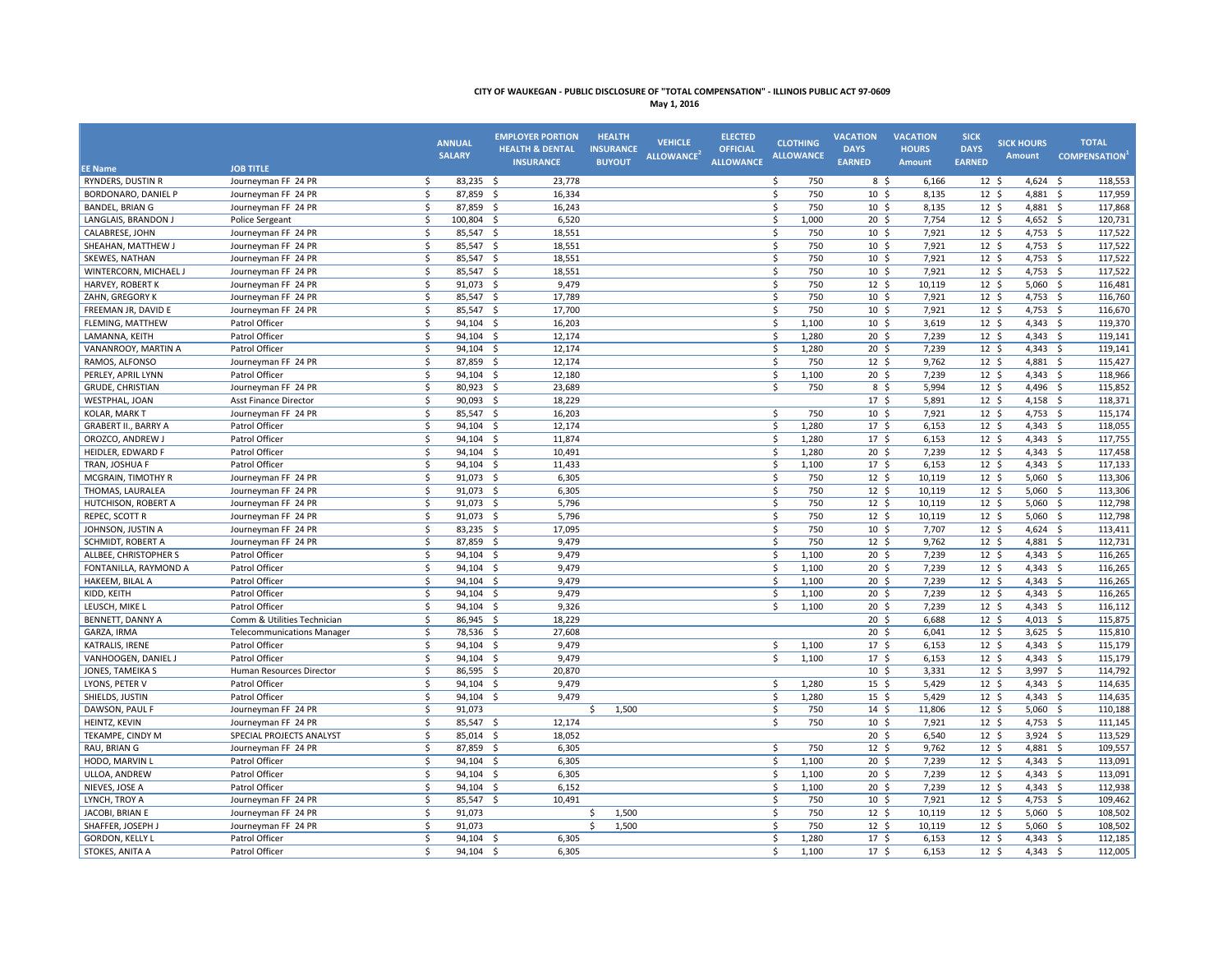**May 1, 2016**

| <b>EE Name</b>                 | <b>JOB TITLE</b>             | <b>ANNUAL</b><br><b>SALARY</b> |                        | <b>EMPLOYER PORTION</b><br><b>HEALTH &amp; DENTAL</b><br><b>INSURANCE</b> | <b>HEALTH</b><br><b>INSURANCE</b><br><b>BUYOUT</b> | <b>VEHICLE</b><br>ALLOWANCE <sup>2</sup> | <b>ELECTED</b><br><b>OFFICIAL</b><br><b>ALLOWANCE</b> | <b>CLOTHING</b><br><b>ALLOWANCE</b> | <b>VACATION</b><br><b>DAYS</b><br><b>EARNED</b> | <b>VACATION</b><br><b>HOURS</b><br>Amount | <b>SICK</b><br><b>DAYS</b><br><b>EARNED</b> | <b>SICK HOURS</b><br><b>Amount</b> | <b>TOTAL</b><br><b>COMPENSATION</b> |
|--------------------------------|------------------------------|--------------------------------|------------------------|---------------------------------------------------------------------------|----------------------------------------------------|------------------------------------------|-------------------------------------------------------|-------------------------------------|-------------------------------------------------|-------------------------------------------|---------------------------------------------|------------------------------------|-------------------------------------|
| <b>BAKER, MALLORY E</b>        | Patrol Officer               | \$                             | 94,104 \$              | 6,152                                                                     |                                                    |                                          |                                                       | \$<br>1,100                         | 17 <sup>5</sup>                                 | 6,153                                     | 12 <sup>5</sup>                             | $4,343 \quad $5$                   | 111,852                             |
| DIAZ JR., RENE A               | Journeyman FF 24 PR          | \$                             | 80,923 \$              | 17,095                                                                    |                                                    |                                          |                                                       | \$<br>750                           | 8 <sup>5</sup>                                  | 5,994                                     | 12 <sup>5</sup>                             | $4,496$ \$                         | 109,258                             |
| STANKEVICIUS, GYTIS            | Journeyman FF 24 PR          | \$                             | 80,923 \$              | 17,095                                                                    |                                                    |                                          |                                                       | Ś.<br>750                           | 8 <sup>5</sup>                                  | 5,994                                     | 12 <sup>5</sup>                             | $4,496$ \$                         | 109,258                             |
| BABB. J M                      | Journeyman FF 24 PR          | $\mathsf{\hat{S}}$             | 87,859 \$              | 6,305                                                                     |                                                    |                                          |                                                       | 750<br>Ŝ.                           | 10 <sub>5</sub>                                 | 8.135                                     | 12 <sup>5</sup>                             | 4.881 \$                           | 107,930                             |
| CAVANAUGH, MICHAEL O           | Journeyman FF 24 PR          | \$                             | 80,923 \$              | 16,243                                                                    |                                                    |                                          |                                                       | Ś.<br>750                           | $8\sqrt{5}$                                     | 5,994                                     | $12 \; \text{S}$                            | 4,496 \$                           | 108,406                             |
| MCDONALD, ROBERT               | Journeyman FF 24 PR          | \$                             | 80,923 \$              | 16,243                                                                    |                                                    |                                          |                                                       | \$<br>750                           | $8\frac{2}{3}$                                  | 5,994                                     | $12 \; \text{S}$                            | 4,496 \$                           | 108,406                             |
| <b>BYRD, DANIEL K</b>          | Patrol Officer               | \$                             | $94,104$ \$            | 5,796                                                                     |                                                    |                                          |                                                       | \$<br>1,100                         | 15 <sup>5</sup>                                 | 5,429                                     | 12 <sup>5</sup>                             | 4,343 \$                           | 110,772                             |
| JACKSON, MARCUS G              | Journeyman FF 24 PR          | \$                             | 87,859                 | 5,796<br>- \$                                                             |                                                    |                                          |                                                       | 750<br>Ś                            | 10 <sup>5</sup>                                 | 8,135                                     | $12 \; \text{S}$                            | 4,881                              | 107,421<br>- \$                     |
| <b>TORRES, ARTURO S</b>        | Public Works Supervisor      | \$                             | 78,672 \$              | 21,600                                                                    |                                                    |                                          |                                                       | 350<br>\$                           | $20 \,$ \$                                      | 6,052                                     | 12 <sup>5</sup>                             | $3,631$ \$                         | 110,305                             |
| WOLWARK, JEFFREY               | Public Works Supervisor      | \$                             | 78,672 \$              | 21,600                                                                    |                                                    |                                          |                                                       | \$<br>175                           | $20 \frac{2}{3}$                                | 6,052                                     | $12 \; \text{S}$                            | $3,631$ \$                         | 110,130                             |
| CELESNIK, RONALD F             | Public Works Supervisor      | $\zeta$                        | 77,872 \$              | 21,600                                                                    |                                                    |                                          |                                                       | \$<br>175                           | 20 <sup>5</sup>                                 | 5,990                                     | 12 <sup>5</sup>                             | 3,594                              | 109,231<br>$\mathsf{S}$             |
| MCKNIGHT, FELLIE               | Public Works Supervisor      | \$                             | 77,872 \$              | 21,600                                                                    |                                                    |                                          |                                                       | 175<br>\$                           | $20 \frac{2}{3}$                                | 5,990                                     | $12 \; \text{S}$                            | $3,594$ \$                         | 109,231                             |
| KOHNKE, CHRIS                  | Journeyman FF 24 PR          | \$                             | 85,547 \$              | 6,305                                                                     |                                                    |                                          |                                                       | \$<br>750                           | $10 \; \text{S}$                                | 7,921                                     | $12 \; \text{S}$                            | 4,753 \$                           | 105,275                             |
| ROBINS, EZELL G                | Director CDBG                | \$                             | 86,695 \$              | 10,664                                                                    |                                                    | \$<br>255                                |                                                       |                                     | 20 <sup>5</sup>                                 | 6,669                                     | 12 <sup>5</sup>                             | 4,001                              | 108,284<br>\$                       |
| SIMONCELLI, JOHN               | Patrol Officer               | $\mathsf{\$}$                  | 76,109 \$              | 24,540                                                                    |                                                    |                                          |                                                       | \$<br>1,100                         | 10 <sup>5</sup>                                 | 2,927                                     | 12 <sup>5</sup>                             | $3,513$ \$                         | 108,190                             |
| IVES, TIMOTHY J                | Patrol Officer               | \$                             | 94,104                 | - \$<br>1,338                                                             |                                                    |                                          |                                                       | \$<br>1,100                         | 20 <sup>5</sup>                                 | 7,239                                     | 12 <sup>5</sup>                             | $4,343$ \$                         | 108,124                             |
| DOMINOWSKI, BRENT M            | Mechanic Supervisor          | $\zeta$                        | 77,422 \$              | 21,600                                                                    |                                                    |                                          |                                                       | \$<br>175                           | 15 <sup>5</sup>                                 | 4,467                                     | 12 <sup>5</sup>                             | $3,573$ \$                         | 107,237                             |
| THOMPSON, EDWARD               | Journeyman FF 24 PR          | $\zeta$                        | 80,923 \$              | 12,180                                                                    |                                                    |                                          |                                                       | \$<br>750                           | $8\frac{2}{3}$                                  | 5,994                                     | 12 <sup>5</sup>                             | 4,496 \$                           | 104,343                             |
| SANTIAGO, LOYDA E              | Patrol Officer               | \$                             | 94,104                 |                                                                           |                                                    |                                          |                                                       | \$<br>1,100                         | $20 \,$ \$                                      | 7,239                                     | $12 \text{ } 5$                             | $4,343$ \$                         | 106,786                             |
| <b>BJORING, LYLE S</b>         | Journeyman FF 8 PR           | \$                             | 91,073                 | - \$<br>6,305                                                             |                                                    |                                          |                                                       | Ŝ.<br>750                           | $12 \,$ \$                                      | 4,203                                     | 12 <sup>5</sup>                             | 4,203                              | 106,534<br>\$                       |
| LAWRENCE, CHAD F               | Patrol Officer               | $\zeta$                        | 94,104                 | 1,338<br>- \$                                                             |                                                    |                                          |                                                       | 1,280<br>\$                         | 15 <sup>5</sup>                                 | 5,429                                     | 12 <sup>5</sup>                             | 4,343 \$                           | 106,494                             |
| NEWMAN, LAINIE A               | Patrol Officer               | \$                             | 94,104                 | - \$<br>576                                                               |                                                    |                                          |                                                       | \$<br>1,280                         | 17 <sup>5</sup>                                 | 6,153                                     | 12 <sup>5</sup>                             | 4,343                              | 106,456<br>$\mathsf{S}$             |
| LACOUR, MARIA M                | City Clerk                   | \$                             | 84,720 \$              | 20,870                                                                    |                                                    |                                          | 400<br>\$                                             |                                     | $\mathsf{\hat{S}}$                              | $\sim$                                    |                                             | \$<br>$\sim$                       | 105,990<br>\$                       |
| DRISCOLL, STEPHEN A            | Patrol Officer               | $\zeta$                        | 94,104                 |                                                                           |                                                    |                                          |                                                       | \$<br>1,280                         | 17 <sup>5</sup>                                 | 6,153                                     | 12 <sup>5</sup>                             | $4,343$ \$                         | 105,880                             |
| CANCINO, ADRIANA L             | Patrol Officer               | \$                             | 94,104                 |                                                                           |                                                    |                                          |                                                       | \$<br>1,100                         | 17 <sup>5</sup>                                 | 6,153                                     | 12 <sup>5</sup>                             | $4,343$ \$                         | 105,700                             |
| AMANN, JOSHUA                  | Patrol Officer               | \$                             | 94,104                 |                                                                           |                                                    |                                          |                                                       | \$<br>1,280                         | 15 <sup>5</sup>                                 | 5,429                                     | 12 <sup>5</sup>                             | $4,343 \quad $5$                   | 105,156                             |
| <b>ZNIDERSIC, GARY F</b>       | Public Works Supervisor      | \$                             | 74,416 \$              | 21,600                                                                    |                                                    |                                          |                                                       | \$<br>175                           | 17 <sub>5</sub>                                 | 4.866                                     | 12 <sup>5</sup>                             | $3,435$ \$                         | 104,491                             |
| UGALDE, GEORGE A               | Journeyman FF 24 PR          | \$                             | 80,923                 | - \$<br>9,479                                                             |                                                    |                                          |                                                       | \$<br>750                           | 8 <sup>5</sup>                                  | 5,994                                     | 12 <sup>5</sup>                             | $4,496$ \$                         | 101,642                             |
| VANDENBROUCKE, SCOTT           | Journeyman FF 24 PR          | \$                             | 80,923 \$              | 9,479                                                                     |                                                    |                                          |                                                       | \$<br>750                           | 8 <sup>5</sup>                                  | 5,994                                     | 12 <sup>5</sup>                             | $4,496$ \$                         | 101,642                             |
| SABOURIN, STEVEN W             | Senior Planner               | Ŝ.                             | 77,616                 | 17,885<br>- \$                                                            |                                                    |                                          |                                                       |                                     | 17 <sup>5</sup>                                 | 5.075                                     | 12 <sup>5</sup>                             | 3,582                              | 104,158<br>- Ś                      |
| AGOS, MICHAEL                  | Journeyman FF 24 PR          | \$                             | 80,923 \$              | 9,326                                                                     |                                                    |                                          |                                                       | \$<br>750                           | 8 <sup>5</sup>                                  | 5,994                                     | 12 <sup>5</sup>                             | $4,496$ \$                         | 101,489                             |
| GALLAGHER, MICHAEL             | Journeyman FF 24 PR          | \$                             | 83,235 \$              | 6,305                                                                     |                                                    |                                          |                                                       | \$<br>750                           | 8 <sup>5</sup>                                  | 6,166                                     | 12 <sup>5</sup>                             | $4,624$ \$                         | 101,079                             |
| TEN PAS, LAWRENCE J            | FIRE PREVENTION INSPECTOR    | \$                             | 77,603                 | 17,095<br>-\$                                                             |                                                    |                                          |                                                       |                                     | $17 \frac{2}{7}$                                | 5,074                                     | $12 \; \text{S}$                            | 3,582                              | 103,353<br>-\$                      |
| <b>BORJON, MARIA</b>           | <b>Executive Secretary</b>   | $\zeta$                        | 67,067 \$              | 27,608                                                                    |                                                    |                                          |                                                       |                                     | $20 \frac{2}{3}$                                | 5,159                                     | $12 \; \text{S}$                            | 3,095 \$                           | 102,929                             |
| DAY, ROBERT C                  | <b>Back Flow Coordinator</b> | \$                             | 71,374                 | - \$<br>21,600                                                            |                                                    |                                          |                                                       | \$<br>175                           | $20 \frac{2}{3}$                                | 5,490                                     | $12 \; \text{S}$                            | 3,294 \$                           | 101,934                             |
| GARLAND, CHRIS A               | Public Works Supervisor      | \$                             | 70,974 \$              | 21,600                                                                    |                                                    |                                          |                                                       | \$<br>350                           | 20 <sup>5</sup>                                 | 5,460                                     | 12 <sup>5</sup>                             | $3,276$ \$                         | 101,659                             |
| VAREBROOK, THOMAS J            | Patrol Officer               | \$                             | 94,104                 |                                                                           |                                                    |                                          |                                                       | \$<br>1,100                         | $5\frac{1}{2}$                                  | 1,810                                     | $12 \; \text{S}$                            | 4,343 \$                           | 101,357                             |
| VALENTINE, JONATHAN M          | Journeyman FF 24 PR          | \$                             | 80,923                 | 6,305<br>- \$                                                             |                                                    |                                          |                                                       | \$<br>750                           | $8\frac{2}{3}$                                  | 5,994                                     | $12 \quad$                                  | 4,496 \$                           | 98,467                              |
| CORDERO, LEVY L                | Comm & Utilities Technician  | \$                             | 73,640 \$              | 18,274                                                                    |                                                    |                                          |                                                       |                                     | 20 <sup>5</sup>                                 | 5,665                                     | 12 <sup>5</sup>                             | 3,399 \$                           | 100,977                             |
| PELLEGRINO, MICHAEL            | Journeyman FF 24 PR          | \$                             | 80,923 \$              | 6,152                                                                     |                                                    |                                          |                                                       | \$<br>750                           | $8\sqrt{5}$                                     | 5,994                                     | $12 \; \text{S}$                            | 4,496 \$                           | 98,315                              |
| MAYS, BARRETT                  | Patrol Officer               | \$                             | 76,109                 | -\$<br>17,095                                                             |                                                    |                                          |                                                       | \$<br>1,100                         | 10 <sup>5</sup>                                 | 2,927                                     | 12 <sup>5</sup>                             | $3,513$ \$                         | 100,744                             |
| JOHNSON, MICHAEL LANCE         | D/P Systems Operator         | \$                             | $\overline{72,331}$ \$ | 18,376                                                                    | 500<br>- S                                         |                                          |                                                       |                                     | $20 \,$ \$                                      | 5,564                                     | $12 \quad$                                  | $3,338$ \$                         | 100,109                             |
| MCINTYRE, JASON                | Patrol Officer               | $\zeta$                        | 76,109                 | - \$<br>16,203                                                            |                                                    |                                          |                                                       | \$<br>1,100                         | 10 <sup>5</sup>                                 | 2,927                                     | 12 <sup>5</sup>                             | $3,513$ \$                         | 99,852                              |
| KENNEDY, BRUCE W               | Public Works Supervisor      | \$                             | 70,124 \$              | 21,600                                                                    |                                                    |                                          |                                                       | \$<br>175                           | $17 \frac{2}{7}$                                | 4,585                                     | $12 \; \text{S}$                            | $3,236$ \$                         | 99,721                              |
| NEEDHAM, PATRICK R             | Public Works Superintendent  | \$                             | 88,326                 |                                                                           | \$<br>1,500                                        |                                          |                                                       | \$<br>175                           | 15 <sup>5</sup>                                 | 5,096                                     | 12 <sup>5</sup>                             | 4,077 \$                           | 99,173                              |
| <b>BRADFIELD, BRILLIASOL R</b> | Patrol Officer               | \$                             | 90,210                 |                                                                           |                                                    |                                          |                                                       | \$<br>1,130                         | 10 <sup>5</sup>                                 | 3,470                                     | $12 \quad$                                  | 4,164                              | 98,973<br>- \$                      |
| MAYER, MICHAEL                 | Patrol Officer               | $\mathsf{\$}$                  | 84,327 \$              | 5,796                                                                     |                                                    |                                          |                                                       | $\mathsf{\hat{S}}$<br>1,100         | 10 <sup>5</sup>                                 | 3,243                                     | 12 <sup>5</sup>                             | $3,892$ \$                         | 98,358                              |
| PURTELL, MICHAEL V             | Senior Planner               | \$                             | 77,616 \$              | 10,664                                                                    | 500<br>- Ś                                         |                                          |                                                       |                                     | 17 <sup>5</sup>                                 | 5,075                                     | 12 <sup>5</sup>                             | $3,582$ \$                         | 97,437                              |
| MCGUIRE, MARK R                | Public Works Supervisor      | \$                             | 78,672                 | - \$<br>8,400                                                             |                                                    |                                          |                                                       | $\mathsf{S}$<br>175                 | 20 <sup>5</sup>                                 | 6,052                                     | $12 \quad$                                  | 3,631                              | 96,930<br>- \$                      |
| JOHNSON, EDWARD                | Journeyman FF 24 PR          | $\mathsf{\$}$                  | 80,923                 |                                                                           | \$<br>1,500                                        |                                          |                                                       | 750<br>\$                           | 8 <sup>5</sup>                                  | 5,994                                     | 12 <sup>5</sup>                             | 4,496 \$                           | 93,663                              |
| JOHNSTON, DIANE L              | Public Works Supervisor      | \$                             | 66,034 \$              | 21,600                                                                    |                                                    |                                          |                                                       | \$<br>175                           | $20 \,$ \$                                      | 5,080                                     | 12 <sup>5</sup>                             | $3,048$ \$                         | 95,936                              |
| SHCHEKIN, ALEKSANDER           | Journeyman FF 24 PR          | \$                             | 80,923                 |                                                                           | Ś.<br>1,000                                        |                                          |                                                       | Ś.<br>750                           | 8 <sup>5</sup>                                  | 5,994                                     | $12 \quad$                                  | 4,496                              | 93,163<br>- \$                      |
| CARDENAS, ENRIQUE              | Patrol Officer               | \$                             | 76,109                 | 11,874<br>-Ŝ                                                              |                                                    |                                          |                                                       | Ŝ.<br>1.100                         | 10 <sup>5</sup>                                 | 2.927                                     | $12 \div$                                   | 3,513                              | 95,524<br>- \$                      |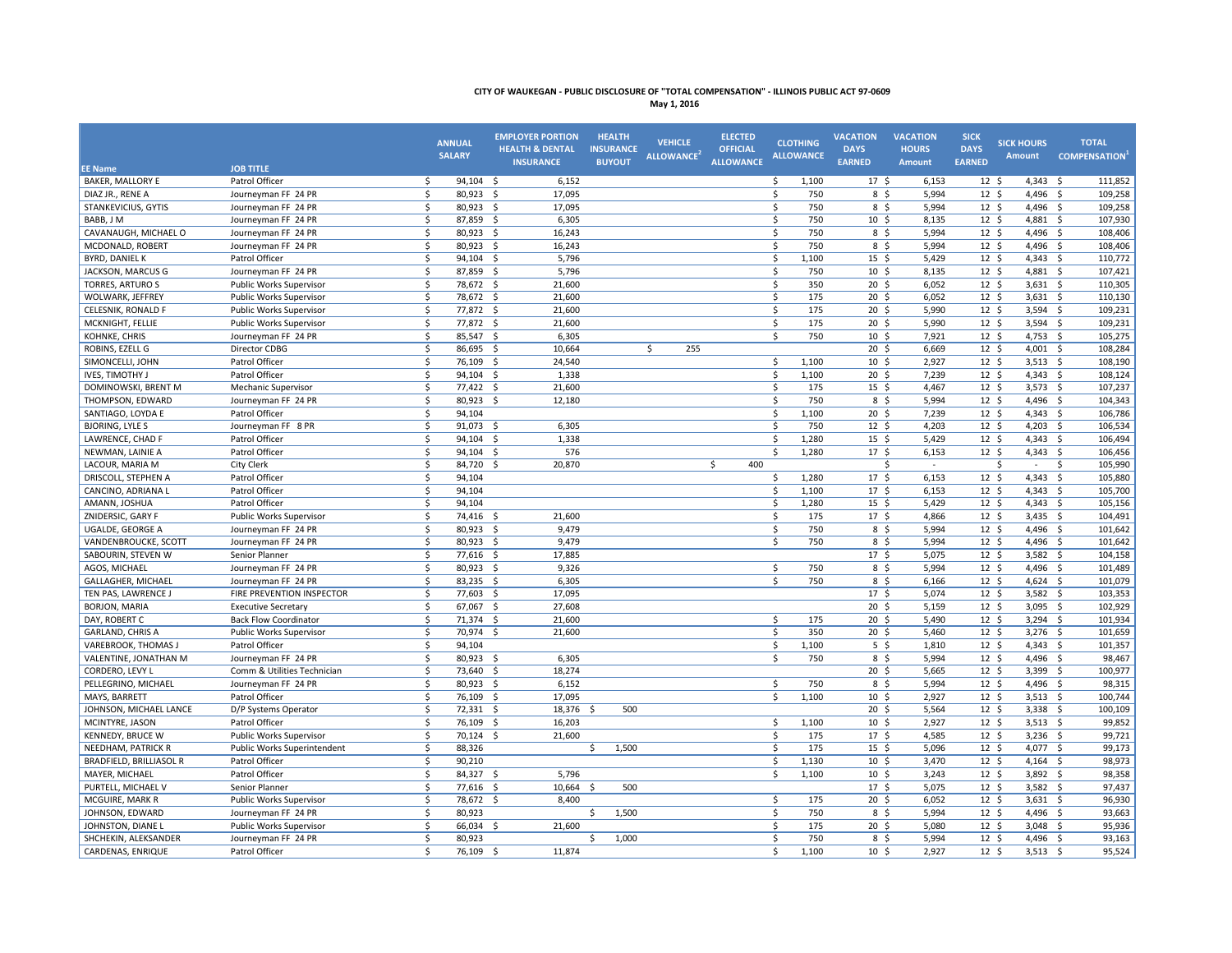| <b>JOB TITLE</b><br><b>EE Name</b><br>Public Works Supervisor<br>65,234<br>21,600<br>95,038<br>BETHKE, DAVID M<br>\$<br>- \$<br>\$<br>175<br>20 <sup>5</sup><br>5,018<br>12 <sup>5</sup><br>3,011<br>- \$<br><b>BUDRIS, BRIAN</b><br>Patrol Officer<br>\$<br>71,466 \$<br>16,203<br>\$<br>1,100<br>10 <sup>5</sup><br>2,749<br>12 <sup>5</sup><br>3,298 \$<br>94,816<br>\$<br>O'DONOGHUE, PATRICK T<br>\$<br>66,079 \$<br>21,600<br>175<br>$15 \; \S$<br>3,812<br>12 <sup>5</sup><br>$3,050$ \$<br>94,716<br>Public Works Supervisor<br>\$<br>71,550 \$<br>$12 \quad$<br>94,059<br>BATZ, LYN A<br><b>Telecommunications Supervisor</b><br>13,703<br>20 <sup>5</sup><br>5,504<br>3,302<br>\$<br>\$<br>\$<br>780<br>$20 \,$ \$<br>12 <sup>5</sup><br>$2,913$ \$<br>93,261<br>REPP, KEITH R<br>$63,113$ \$<br>21,600<br>4,855<br>Mechanic/Welder<br>\$<br>\$<br>12 <sup>5</sup><br>93,128<br><b>GATTONE, VANCE A</b><br>Patrol Officer<br>76,109 \$<br>9,479<br>1,100<br>10 <sup>5</sup><br>2,927<br>$3,513$ \$<br>\$<br>76,109<br>9,479<br>\$<br>2,927<br>12 <sup>5</sup><br>93,128<br>PANTOJA, MARIA D<br>Patrol Officer<br>- \$<br>1,100<br>10 <sup>5</sup><br>$3,513$ \$<br>\$<br>76,109 \$<br>9,479<br>\$<br>10 <sup>5</sup><br>2,927<br>12 <sup>5</sup><br>$3,513$ \$<br>93,128<br>STEEGE, BRIAN R<br>Patrol Officer<br>1,100<br>\$<br>63,207<br>$\mathsf{s}$<br>20 <sup>5</sup><br>4,862<br>12 <sup>5</sup><br>92,946<br>SMITH, THOMAS E<br>Maintenance Worker<br>- \$<br>21,600<br>360<br>$2,917$ \$<br>\$<br>$63,207$ \$<br>\$<br>180<br>$20 \frac{2}{3}$<br>12 <sup>5</sup><br>$2,917$ \$<br>92,766<br><b>BERRIOS, JOSE A</b><br>Maintenance Worker<br>21,600<br>4,862<br>\$<br>$63,207$ \$<br>$20 \frac{2}{3}$<br>4,862<br>$12 \; \text{S}$<br>$2,917$ \$<br>92,766<br>NGUYEN, NGHIA THE<br>Maintenance Worker<br>21,600<br>Ś.<br>180<br>92,351<br>GALLEGOS, MARIA I<br>\$<br>63,648 \$<br>20,870<br>$20 \frac{2}{3}$<br>4,896<br>$12 \; \text{S}$<br>$2,938$ \$<br><b>Executive Secretary</b><br>\$<br>$20 \,$ \$<br>12 <sup>5</sup><br>92,178<br>72,581 \$<br>5,583<br>$3,350$ \$<br>KOLING, RHONDA M<br>D/P Systems Operator<br>10,664<br>\$<br>74,456 \$<br>9,777<br>15 <sup>5</sup><br>4,296<br>12 <sup>5</sup><br>$3,436$ \$<br>91,964<br><b>BERGQUIST, MICHAEL D</b><br>Plumbing Inspector<br>$62,407$ \$<br>$20 \frac{2}{3}$<br>12 <sup>5</sup><br>91,868<br>KING, CHRISTOPHER MICHAEL<br>\$<br>21,600<br>\$<br>180<br>4,801<br>2,880<br>\$<br>Maintenance Worker<br>\$<br>$61,342$ \$<br>\$<br>780<br>15 <sup>5</sup><br>12 <sup>5</sup><br>$2,831$ \$<br>90,092<br>PETERSEN, RAY H<br>21,600<br>3,539<br>Mechanic/Welder<br>\$<br>$12 \quad$<br>61,380<br>20,870<br>20 <sup>5</sup><br>4,722<br>2,833<br>89,804<br>AVALOS, MARY A<br><b>Staff Accountant</b><br>- \$<br>- \$<br>$12 \text{ } 5$<br>\$<br>64,607 \$<br>Ŝ.<br>$15 \quad$<br>3,727<br>$2,982$ \$<br>89,725<br>LATZ, BRIAN<br>Deputy City Clerk<br>18,229<br>180<br>LYTLE, KEVIN J<br>\$<br>76,109<br>\$<br>1,250<br>10 <sup>5</sup><br>2,927<br>12 <sup>5</sup><br>89,595<br>Patrol Officer<br>- \$<br>5,796<br>$3,513$ \$<br>Patrol Officer<br>\$<br>76,109<br>5,796<br>\$<br>10 <sup>5</sup><br>2,927<br>12 <sup>5</sup><br>3,513<br>89,445<br>REYES, MICHAEL R<br>- \$<br>1,100<br>- \$<br>12 <sup>5</sup><br>\$<br>76,109<br>5,796<br>Ŝ.<br>1,100<br>10 <sup>5</sup><br>2,927<br>$3,513$ \$<br>89,445<br>WOLFE, NEIL J<br>Patrol Officer<br>- \$<br><sup>\$</sup><br>64,946 \$<br>18,229<br>$10 \; \text{S}$<br>2,498<br>$12 \; \text{S}$<br>88,670<br>KAY, KAREN<br>Senior Accountant<br>$2,998$ \$<br>POLICE RECORDS SUPERVISOR<br>\$<br>72,581 \$<br>7,092<br>20 <sup>5</sup><br>5,583<br>12 <sup>5</sup><br>3,350 \$<br>88,607<br>WHITE, BEATRICE D<br>EVANS, EDDIE A<br>\$<br>$59,225$ \$<br>21,600<br>\$<br>180<br>$20 \frac{2}{3}$<br>4,556<br>$12 \; \text{S}$<br>$2,733$ \$<br>88,294<br>Maintenance Worker<br>\$<br>\$<br>20 <sup>5</sup><br>$12 \quad$<br>88,168<br>59,113 \$<br>21,600<br>180<br>4,547<br>$2,728$ \$<br>HENRIQUEZ, JOSE L<br>Water Operator Group<br>HERNANDEZ, DAVID<br>\$<br>58,825 \$<br>21,600<br>\$<br>360<br>20 <sup>5</sup><br>4,525<br>12 <sup>5</sup><br>$2,715$ \$<br>88,025<br>Maintenance Worker<br>58,825 \$<br>88,025<br>HICKS, OCTAVIUS<br>\$<br>21,600<br>\$<br>360<br>20 <sup>5</sup><br>4,525<br>12 <sup>5</sup><br>$2,715$ \$<br>Maintenance Worker<br>$\dot{\mathsf{S}}$<br>71,466 \$<br>9,326<br>\$<br>10 <sup>5</sup><br>2,749<br>12 <sup>5</sup><br>3,298 \$<br>87,939<br>SMITH, JAMES<br>Patrol Officer<br>1,100 |
|---------------------------------------------------------------------------------------------------------------------------------------------------------------------------------------------------------------------------------------------------------------------------------------------------------------------------------------------------------------------------------------------------------------------------------------------------------------------------------------------------------------------------------------------------------------------------------------------------------------------------------------------------------------------------------------------------------------------------------------------------------------------------------------------------------------------------------------------------------------------------------------------------------------------------------------------------------------------------------------------------------------------------------------------------------------------------------------------------------------------------------------------------------------------------------------------------------------------------------------------------------------------------------------------------------------------------------------------------------------------------------------------------------------------------------------------------------------------------------------------------------------------------------------------------------------------------------------------------------------------------------------------------------------------------------------------------------------------------------------------------------------------------------------------------------------------------------------------------------------------------------------------------------------------------------------------------------------------------------------------------------------------------------------------------------------------------------------------------------------------------------------------------------------------------------------------------------------------------------------------------------------------------------------------------------------------------------------------------------------------------------------------------------------------------------------------------------------------------------------------------------------------------------------------------------------------------------------------------------------------------------------------------------------------------------------------------------------------------------------------------------------------------------------------------------------------------------------------------------------------------------------------------------------------------------------------------------------------------------------------------------------------------------------------------------------------------------------------------------------------------------------------------------------------------------------------------------------------------------------------------------------------------------------------------------------------------------------------------------------------------------------------------------------------------------------------------------------------------------------------------------------------------------------------------------------------------------------------------------------------------------------------------------------------------------------------------------------------------------------------------------------------------------------------------------------------------------------------------------------------------------------------------------------------------------------------------------------------------------------------------------------------------------------------------------------------------------------------------------------------------------------------------------------------------------------------------------------------------------------------------------------------------------------------------------------------------------------------------------------------------------------------------------------------------------------------------------------------------------------------------------------------------------------------------------|
|                                                                                                                                                                                                                                                                                                                                                                                                                                                                                                                                                                                                                                                                                                                                                                                                                                                                                                                                                                                                                                                                                                                                                                                                                                                                                                                                                                                                                                                                                                                                                                                                                                                                                                                                                                                                                                                                                                                                                                                                                                                                                                                                                                                                                                                                                                                                                                                                                                                                                                                                                                                                                                                                                                                                                                                                                                                                                                                                                                                                                                                                                                                                                                                                                                                                                                                                                                                                                                                                                                                                                                                                                                                                                                                                                                                                                                                                                                                                                                                                                                                                                                                                                                                                                                                                                                                                                                                                                                                                                                                                                         |
|                                                                                                                                                                                                                                                                                                                                                                                                                                                                                                                                                                                                                                                                                                                                                                                                                                                                                                                                                                                                                                                                                                                                                                                                                                                                                                                                                                                                                                                                                                                                                                                                                                                                                                                                                                                                                                                                                                                                                                                                                                                                                                                                                                                                                                                                                                                                                                                                                                                                                                                                                                                                                                                                                                                                                                                                                                                                                                                                                                                                                                                                                                                                                                                                                                                                                                                                                                                                                                                                                                                                                                                                                                                                                                                                                                                                                                                                                                                                                                                                                                                                                                                                                                                                                                                                                                                                                                                                                                                                                                                                                         |
|                                                                                                                                                                                                                                                                                                                                                                                                                                                                                                                                                                                                                                                                                                                                                                                                                                                                                                                                                                                                                                                                                                                                                                                                                                                                                                                                                                                                                                                                                                                                                                                                                                                                                                                                                                                                                                                                                                                                                                                                                                                                                                                                                                                                                                                                                                                                                                                                                                                                                                                                                                                                                                                                                                                                                                                                                                                                                                                                                                                                                                                                                                                                                                                                                                                                                                                                                                                                                                                                                                                                                                                                                                                                                                                                                                                                                                                                                                                                                                                                                                                                                                                                                                                                                                                                                                                                                                                                                                                                                                                                                         |
|                                                                                                                                                                                                                                                                                                                                                                                                                                                                                                                                                                                                                                                                                                                                                                                                                                                                                                                                                                                                                                                                                                                                                                                                                                                                                                                                                                                                                                                                                                                                                                                                                                                                                                                                                                                                                                                                                                                                                                                                                                                                                                                                                                                                                                                                                                                                                                                                                                                                                                                                                                                                                                                                                                                                                                                                                                                                                                                                                                                                                                                                                                                                                                                                                                                                                                                                                                                                                                                                                                                                                                                                                                                                                                                                                                                                                                                                                                                                                                                                                                                                                                                                                                                                                                                                                                                                                                                                                                                                                                                                                         |
|                                                                                                                                                                                                                                                                                                                                                                                                                                                                                                                                                                                                                                                                                                                                                                                                                                                                                                                                                                                                                                                                                                                                                                                                                                                                                                                                                                                                                                                                                                                                                                                                                                                                                                                                                                                                                                                                                                                                                                                                                                                                                                                                                                                                                                                                                                                                                                                                                                                                                                                                                                                                                                                                                                                                                                                                                                                                                                                                                                                                                                                                                                                                                                                                                                                                                                                                                                                                                                                                                                                                                                                                                                                                                                                                                                                                                                                                                                                                                                                                                                                                                                                                                                                                                                                                                                                                                                                                                                                                                                                                                         |
|                                                                                                                                                                                                                                                                                                                                                                                                                                                                                                                                                                                                                                                                                                                                                                                                                                                                                                                                                                                                                                                                                                                                                                                                                                                                                                                                                                                                                                                                                                                                                                                                                                                                                                                                                                                                                                                                                                                                                                                                                                                                                                                                                                                                                                                                                                                                                                                                                                                                                                                                                                                                                                                                                                                                                                                                                                                                                                                                                                                                                                                                                                                                                                                                                                                                                                                                                                                                                                                                                                                                                                                                                                                                                                                                                                                                                                                                                                                                                                                                                                                                                                                                                                                                                                                                                                                                                                                                                                                                                                                                                         |
|                                                                                                                                                                                                                                                                                                                                                                                                                                                                                                                                                                                                                                                                                                                                                                                                                                                                                                                                                                                                                                                                                                                                                                                                                                                                                                                                                                                                                                                                                                                                                                                                                                                                                                                                                                                                                                                                                                                                                                                                                                                                                                                                                                                                                                                                                                                                                                                                                                                                                                                                                                                                                                                                                                                                                                                                                                                                                                                                                                                                                                                                                                                                                                                                                                                                                                                                                                                                                                                                                                                                                                                                                                                                                                                                                                                                                                                                                                                                                                                                                                                                                                                                                                                                                                                                                                                                                                                                                                                                                                                                                         |
|                                                                                                                                                                                                                                                                                                                                                                                                                                                                                                                                                                                                                                                                                                                                                                                                                                                                                                                                                                                                                                                                                                                                                                                                                                                                                                                                                                                                                                                                                                                                                                                                                                                                                                                                                                                                                                                                                                                                                                                                                                                                                                                                                                                                                                                                                                                                                                                                                                                                                                                                                                                                                                                                                                                                                                                                                                                                                                                                                                                                                                                                                                                                                                                                                                                                                                                                                                                                                                                                                                                                                                                                                                                                                                                                                                                                                                                                                                                                                                                                                                                                                                                                                                                                                                                                                                                                                                                                                                                                                                                                                         |
|                                                                                                                                                                                                                                                                                                                                                                                                                                                                                                                                                                                                                                                                                                                                                                                                                                                                                                                                                                                                                                                                                                                                                                                                                                                                                                                                                                                                                                                                                                                                                                                                                                                                                                                                                                                                                                                                                                                                                                                                                                                                                                                                                                                                                                                                                                                                                                                                                                                                                                                                                                                                                                                                                                                                                                                                                                                                                                                                                                                                                                                                                                                                                                                                                                                                                                                                                                                                                                                                                                                                                                                                                                                                                                                                                                                                                                                                                                                                                                                                                                                                                                                                                                                                                                                                                                                                                                                                                                                                                                                                                         |
|                                                                                                                                                                                                                                                                                                                                                                                                                                                                                                                                                                                                                                                                                                                                                                                                                                                                                                                                                                                                                                                                                                                                                                                                                                                                                                                                                                                                                                                                                                                                                                                                                                                                                                                                                                                                                                                                                                                                                                                                                                                                                                                                                                                                                                                                                                                                                                                                                                                                                                                                                                                                                                                                                                                                                                                                                                                                                                                                                                                                                                                                                                                                                                                                                                                                                                                                                                                                                                                                                                                                                                                                                                                                                                                                                                                                                                                                                                                                                                                                                                                                                                                                                                                                                                                                                                                                                                                                                                                                                                                                                         |
|                                                                                                                                                                                                                                                                                                                                                                                                                                                                                                                                                                                                                                                                                                                                                                                                                                                                                                                                                                                                                                                                                                                                                                                                                                                                                                                                                                                                                                                                                                                                                                                                                                                                                                                                                                                                                                                                                                                                                                                                                                                                                                                                                                                                                                                                                                                                                                                                                                                                                                                                                                                                                                                                                                                                                                                                                                                                                                                                                                                                                                                                                                                                                                                                                                                                                                                                                                                                                                                                                                                                                                                                                                                                                                                                                                                                                                                                                                                                                                                                                                                                                                                                                                                                                                                                                                                                                                                                                                                                                                                                                         |
|                                                                                                                                                                                                                                                                                                                                                                                                                                                                                                                                                                                                                                                                                                                                                                                                                                                                                                                                                                                                                                                                                                                                                                                                                                                                                                                                                                                                                                                                                                                                                                                                                                                                                                                                                                                                                                                                                                                                                                                                                                                                                                                                                                                                                                                                                                                                                                                                                                                                                                                                                                                                                                                                                                                                                                                                                                                                                                                                                                                                                                                                                                                                                                                                                                                                                                                                                                                                                                                                                                                                                                                                                                                                                                                                                                                                                                                                                                                                                                                                                                                                                                                                                                                                                                                                                                                                                                                                                                                                                                                                                         |
|                                                                                                                                                                                                                                                                                                                                                                                                                                                                                                                                                                                                                                                                                                                                                                                                                                                                                                                                                                                                                                                                                                                                                                                                                                                                                                                                                                                                                                                                                                                                                                                                                                                                                                                                                                                                                                                                                                                                                                                                                                                                                                                                                                                                                                                                                                                                                                                                                                                                                                                                                                                                                                                                                                                                                                                                                                                                                                                                                                                                                                                                                                                                                                                                                                                                                                                                                                                                                                                                                                                                                                                                                                                                                                                                                                                                                                                                                                                                                                                                                                                                                                                                                                                                                                                                                                                                                                                                                                                                                                                                                         |
|                                                                                                                                                                                                                                                                                                                                                                                                                                                                                                                                                                                                                                                                                                                                                                                                                                                                                                                                                                                                                                                                                                                                                                                                                                                                                                                                                                                                                                                                                                                                                                                                                                                                                                                                                                                                                                                                                                                                                                                                                                                                                                                                                                                                                                                                                                                                                                                                                                                                                                                                                                                                                                                                                                                                                                                                                                                                                                                                                                                                                                                                                                                                                                                                                                                                                                                                                                                                                                                                                                                                                                                                                                                                                                                                                                                                                                                                                                                                                                                                                                                                                                                                                                                                                                                                                                                                                                                                                                                                                                                                                         |
|                                                                                                                                                                                                                                                                                                                                                                                                                                                                                                                                                                                                                                                                                                                                                                                                                                                                                                                                                                                                                                                                                                                                                                                                                                                                                                                                                                                                                                                                                                                                                                                                                                                                                                                                                                                                                                                                                                                                                                                                                                                                                                                                                                                                                                                                                                                                                                                                                                                                                                                                                                                                                                                                                                                                                                                                                                                                                                                                                                                                                                                                                                                                                                                                                                                                                                                                                                                                                                                                                                                                                                                                                                                                                                                                                                                                                                                                                                                                                                                                                                                                                                                                                                                                                                                                                                                                                                                                                                                                                                                                                         |
|                                                                                                                                                                                                                                                                                                                                                                                                                                                                                                                                                                                                                                                                                                                                                                                                                                                                                                                                                                                                                                                                                                                                                                                                                                                                                                                                                                                                                                                                                                                                                                                                                                                                                                                                                                                                                                                                                                                                                                                                                                                                                                                                                                                                                                                                                                                                                                                                                                                                                                                                                                                                                                                                                                                                                                                                                                                                                                                                                                                                                                                                                                                                                                                                                                                                                                                                                                                                                                                                                                                                                                                                                                                                                                                                                                                                                                                                                                                                                                                                                                                                                                                                                                                                                                                                                                                                                                                                                                                                                                                                                         |
|                                                                                                                                                                                                                                                                                                                                                                                                                                                                                                                                                                                                                                                                                                                                                                                                                                                                                                                                                                                                                                                                                                                                                                                                                                                                                                                                                                                                                                                                                                                                                                                                                                                                                                                                                                                                                                                                                                                                                                                                                                                                                                                                                                                                                                                                                                                                                                                                                                                                                                                                                                                                                                                                                                                                                                                                                                                                                                                                                                                                                                                                                                                                                                                                                                                                                                                                                                                                                                                                                                                                                                                                                                                                                                                                                                                                                                                                                                                                                                                                                                                                                                                                                                                                                                                                                                                                                                                                                                                                                                                                                         |
|                                                                                                                                                                                                                                                                                                                                                                                                                                                                                                                                                                                                                                                                                                                                                                                                                                                                                                                                                                                                                                                                                                                                                                                                                                                                                                                                                                                                                                                                                                                                                                                                                                                                                                                                                                                                                                                                                                                                                                                                                                                                                                                                                                                                                                                                                                                                                                                                                                                                                                                                                                                                                                                                                                                                                                                                                                                                                                                                                                                                                                                                                                                                                                                                                                                                                                                                                                                                                                                                                                                                                                                                                                                                                                                                                                                                                                                                                                                                                                                                                                                                                                                                                                                                                                                                                                                                                                                                                                                                                                                                                         |
|                                                                                                                                                                                                                                                                                                                                                                                                                                                                                                                                                                                                                                                                                                                                                                                                                                                                                                                                                                                                                                                                                                                                                                                                                                                                                                                                                                                                                                                                                                                                                                                                                                                                                                                                                                                                                                                                                                                                                                                                                                                                                                                                                                                                                                                                                                                                                                                                                                                                                                                                                                                                                                                                                                                                                                                                                                                                                                                                                                                                                                                                                                                                                                                                                                                                                                                                                                                                                                                                                                                                                                                                                                                                                                                                                                                                                                                                                                                                                                                                                                                                                                                                                                                                                                                                                                                                                                                                                                                                                                                                                         |
|                                                                                                                                                                                                                                                                                                                                                                                                                                                                                                                                                                                                                                                                                                                                                                                                                                                                                                                                                                                                                                                                                                                                                                                                                                                                                                                                                                                                                                                                                                                                                                                                                                                                                                                                                                                                                                                                                                                                                                                                                                                                                                                                                                                                                                                                                                                                                                                                                                                                                                                                                                                                                                                                                                                                                                                                                                                                                                                                                                                                                                                                                                                                                                                                                                                                                                                                                                                                                                                                                                                                                                                                                                                                                                                                                                                                                                                                                                                                                                                                                                                                                                                                                                                                                                                                                                                                                                                                                                                                                                                                                         |
|                                                                                                                                                                                                                                                                                                                                                                                                                                                                                                                                                                                                                                                                                                                                                                                                                                                                                                                                                                                                                                                                                                                                                                                                                                                                                                                                                                                                                                                                                                                                                                                                                                                                                                                                                                                                                                                                                                                                                                                                                                                                                                                                                                                                                                                                                                                                                                                                                                                                                                                                                                                                                                                                                                                                                                                                                                                                                                                                                                                                                                                                                                                                                                                                                                                                                                                                                                                                                                                                                                                                                                                                                                                                                                                                                                                                                                                                                                                                                                                                                                                                                                                                                                                                                                                                                                                                                                                                                                                                                                                                                         |
|                                                                                                                                                                                                                                                                                                                                                                                                                                                                                                                                                                                                                                                                                                                                                                                                                                                                                                                                                                                                                                                                                                                                                                                                                                                                                                                                                                                                                                                                                                                                                                                                                                                                                                                                                                                                                                                                                                                                                                                                                                                                                                                                                                                                                                                                                                                                                                                                                                                                                                                                                                                                                                                                                                                                                                                                                                                                                                                                                                                                                                                                                                                                                                                                                                                                                                                                                                                                                                                                                                                                                                                                                                                                                                                                                                                                                                                                                                                                                                                                                                                                                                                                                                                                                                                                                                                                                                                                                                                                                                                                                         |
|                                                                                                                                                                                                                                                                                                                                                                                                                                                                                                                                                                                                                                                                                                                                                                                                                                                                                                                                                                                                                                                                                                                                                                                                                                                                                                                                                                                                                                                                                                                                                                                                                                                                                                                                                                                                                                                                                                                                                                                                                                                                                                                                                                                                                                                                                                                                                                                                                                                                                                                                                                                                                                                                                                                                                                                                                                                                                                                                                                                                                                                                                                                                                                                                                                                                                                                                                                                                                                                                                                                                                                                                                                                                                                                                                                                                                                                                                                                                                                                                                                                                                                                                                                                                                                                                                                                                                                                                                                                                                                                                                         |
|                                                                                                                                                                                                                                                                                                                                                                                                                                                                                                                                                                                                                                                                                                                                                                                                                                                                                                                                                                                                                                                                                                                                                                                                                                                                                                                                                                                                                                                                                                                                                                                                                                                                                                                                                                                                                                                                                                                                                                                                                                                                                                                                                                                                                                                                                                                                                                                                                                                                                                                                                                                                                                                                                                                                                                                                                                                                                                                                                                                                                                                                                                                                                                                                                                                                                                                                                                                                                                                                                                                                                                                                                                                                                                                                                                                                                                                                                                                                                                                                                                                                                                                                                                                                                                                                                                                                                                                                                                                                                                                                                         |
|                                                                                                                                                                                                                                                                                                                                                                                                                                                                                                                                                                                                                                                                                                                                                                                                                                                                                                                                                                                                                                                                                                                                                                                                                                                                                                                                                                                                                                                                                                                                                                                                                                                                                                                                                                                                                                                                                                                                                                                                                                                                                                                                                                                                                                                                                                                                                                                                                                                                                                                                                                                                                                                                                                                                                                                                                                                                                                                                                                                                                                                                                                                                                                                                                                                                                                                                                                                                                                                                                                                                                                                                                                                                                                                                                                                                                                                                                                                                                                                                                                                                                                                                                                                                                                                                                                                                                                                                                                                                                                                                                         |
|                                                                                                                                                                                                                                                                                                                                                                                                                                                                                                                                                                                                                                                                                                                                                                                                                                                                                                                                                                                                                                                                                                                                                                                                                                                                                                                                                                                                                                                                                                                                                                                                                                                                                                                                                                                                                                                                                                                                                                                                                                                                                                                                                                                                                                                                                                                                                                                                                                                                                                                                                                                                                                                                                                                                                                                                                                                                                                                                                                                                                                                                                                                                                                                                                                                                                                                                                                                                                                                                                                                                                                                                                                                                                                                                                                                                                                                                                                                                                                                                                                                                                                                                                                                                                                                                                                                                                                                                                                                                                                                                                         |
|                                                                                                                                                                                                                                                                                                                                                                                                                                                                                                                                                                                                                                                                                                                                                                                                                                                                                                                                                                                                                                                                                                                                                                                                                                                                                                                                                                                                                                                                                                                                                                                                                                                                                                                                                                                                                                                                                                                                                                                                                                                                                                                                                                                                                                                                                                                                                                                                                                                                                                                                                                                                                                                                                                                                                                                                                                                                                                                                                                                                                                                                                                                                                                                                                                                                                                                                                                                                                                                                                                                                                                                                                                                                                                                                                                                                                                                                                                                                                                                                                                                                                                                                                                                                                                                                                                                                                                                                                                                                                                                                                         |
|                                                                                                                                                                                                                                                                                                                                                                                                                                                                                                                                                                                                                                                                                                                                                                                                                                                                                                                                                                                                                                                                                                                                                                                                                                                                                                                                                                                                                                                                                                                                                                                                                                                                                                                                                                                                                                                                                                                                                                                                                                                                                                                                                                                                                                                                                                                                                                                                                                                                                                                                                                                                                                                                                                                                                                                                                                                                                                                                                                                                                                                                                                                                                                                                                                                                                                                                                                                                                                                                                                                                                                                                                                                                                                                                                                                                                                                                                                                                                                                                                                                                                                                                                                                                                                                                                                                                                                                                                                                                                                                                                         |
|                                                                                                                                                                                                                                                                                                                                                                                                                                                                                                                                                                                                                                                                                                                                                                                                                                                                                                                                                                                                                                                                                                                                                                                                                                                                                                                                                                                                                                                                                                                                                                                                                                                                                                                                                                                                                                                                                                                                                                                                                                                                                                                                                                                                                                                                                                                                                                                                                                                                                                                                                                                                                                                                                                                                                                                                                                                                                                                                                                                                                                                                                                                                                                                                                                                                                                                                                                                                                                                                                                                                                                                                                                                                                                                                                                                                                                                                                                                                                                                                                                                                                                                                                                                                                                                                                                                                                                                                                                                                                                                                                         |
| \$<br>58,825 \$<br>\$<br>$20 \,$ \$<br>12 <sup>5</sup><br>21,600<br>180<br>4,525<br>$2,715$ \$<br>87,845<br>ALBINO, EDGAR<br>Maintenance Worker                                                                                                                                                                                                                                                                                                                                                                                                                                                                                                                                                                                                                                                                                                                                                                                                                                                                                                                                                                                                                                                                                                                                                                                                                                                                                                                                                                                                                                                                                                                                                                                                                                                                                                                                                                                                                                                                                                                                                                                                                                                                                                                                                                                                                                                                                                                                                                                                                                                                                                                                                                                                                                                                                                                                                                                                                                                                                                                                                                                                                                                                                                                                                                                                                                                                                                                                                                                                                                                                                                                                                                                                                                                                                                                                                                                                                                                                                                                                                                                                                                                                                                                                                                                                                                                                                                                                                                                                         |
| \$<br>58,825 \$<br>$\mathsf{s}$<br>4,525<br>87,845<br>FIGUEROA, JOSE L<br>Maintenance Worker<br>21,600<br>180<br>20 <sup>5</sup><br>12 <sup>5</sup><br>$2,715$ \$                                                                                                                                                                                                                                                                                                                                                                                                                                                                                                                                                                                                                                                                                                                                                                                                                                                                                                                                                                                                                                                                                                                                                                                                                                                                                                                                                                                                                                                                                                                                                                                                                                                                                                                                                                                                                                                                                                                                                                                                                                                                                                                                                                                                                                                                                                                                                                                                                                                                                                                                                                                                                                                                                                                                                                                                                                                                                                                                                                                                                                                                                                                                                                                                                                                                                                                                                                                                                                                                                                                                                                                                                                                                                                                                                                                                                                                                                                                                                                                                                                                                                                                                                                                                                                                                                                                                                                                       |
| \$<br>58,825 \$<br>\$<br>180<br>20 <sup>5</sup><br>4,525<br>12 <sup>5</sup><br>$2,715$ \$<br>87,845<br><b>FORTIN, MARK R</b><br>Maintenance Worker<br>21,600                                                                                                                                                                                                                                                                                                                                                                                                                                                                                                                                                                                                                                                                                                                                                                                                                                                                                                                                                                                                                                                                                                                                                                                                                                                                                                                                                                                                                                                                                                                                                                                                                                                                                                                                                                                                                                                                                                                                                                                                                                                                                                                                                                                                                                                                                                                                                                                                                                                                                                                                                                                                                                                                                                                                                                                                                                                                                                                                                                                                                                                                                                                                                                                                                                                                                                                                                                                                                                                                                                                                                                                                                                                                                                                                                                                                                                                                                                                                                                                                                                                                                                                                                                                                                                                                                                                                                                                            |
| PEETE, JOHN M<br>\$<br>58,825 \$<br>21,600<br>\$<br>180<br>20 <sup>5</sup><br>4,525<br>12 <sup>5</sup><br>$2,715$ \$<br>87,845<br>Maintenance Worker                                                                                                                                                                                                                                                                                                                                                                                                                                                                                                                                                                                                                                                                                                                                                                                                                                                                                                                                                                                                                                                                                                                                                                                                                                                                                                                                                                                                                                                                                                                                                                                                                                                                                                                                                                                                                                                                                                                                                                                                                                                                                                                                                                                                                                                                                                                                                                                                                                                                                                                                                                                                                                                                                                                                                                                                                                                                                                                                                                                                                                                                                                                                                                                                                                                                                                                                                                                                                                                                                                                                                                                                                                                                                                                                                                                                                                                                                                                                                                                                                                                                                                                                                                                                                                                                                                                                                                                                    |
| \$<br>58,825<br>$\mathsf{s}$<br>20 <sub>5</sub><br>4,525<br>12 <sup>5</sup><br>2,715<br>87,845<br>RILEY, J J<br>- \$<br>21,600<br>180<br>- \$<br>Maintenance Worker                                                                                                                                                                                                                                                                                                                                                                                                                                                                                                                                                                                                                                                                                                                                                                                                                                                                                                                                                                                                                                                                                                                                                                                                                                                                                                                                                                                                                                                                                                                                                                                                                                                                                                                                                                                                                                                                                                                                                                                                                                                                                                                                                                                                                                                                                                                                                                                                                                                                                                                                                                                                                                                                                                                                                                                                                                                                                                                                                                                                                                                                                                                                                                                                                                                                                                                                                                                                                                                                                                                                                                                                                                                                                                                                                                                                                                                                                                                                                                                                                                                                                                                                                                                                                                                                                                                                                                                     |
| $20 \frac{2}{3}$<br>$12 \frac{2}{7}$<br>\$<br>58,246 \$<br>\$<br>780<br>4,480<br>2,688<br>87,795<br>CRAIGEN, ALVIN L<br>Mechanic/Welder<br>21,600<br>- \$                                                                                                                                                                                                                                                                                                                                                                                                                                                                                                                                                                                                                                                                                                                                                                                                                                                                                                                                                                                                                                                                                                                                                                                                                                                                                                                                                                                                                                                                                                                                                                                                                                                                                                                                                                                                                                                                                                                                                                                                                                                                                                                                                                                                                                                                                                                                                                                                                                                                                                                                                                                                                                                                                                                                                                                                                                                                                                                                                                                                                                                                                                                                                                                                                                                                                                                                                                                                                                                                                                                                                                                                                                                                                                                                                                                                                                                                                                                                                                                                                                                                                                                                                                                                                                                                                                                                                                                               |
| <b>BEHNE, BRIAN</b><br>Patrol Officer<br>\$<br>73,606 \$<br>\$<br>1,100<br>$10 \frac{2}{3}$<br>$12 \; \text{S}$<br>3,397 \$<br>87,239<br>6,305<br>2,831                                                                                                                                                                                                                                                                                                                                                                                                                                                                                                                                                                                                                                                                                                                                                                                                                                                                                                                                                                                                                                                                                                                                                                                                                                                                                                                                                                                                                                                                                                                                                                                                                                                                                                                                                                                                                                                                                                                                                                                                                                                                                                                                                                                                                                                                                                                                                                                                                                                                                                                                                                                                                                                                                                                                                                                                                                                                                                                                                                                                                                                                                                                                                                                                                                                                                                                                                                                                                                                                                                                                                                                                                                                                                                                                                                                                                                                                                                                                                                                                                                                                                                                                                                                                                                                                                                                                                                                                 |
| DIVIRGILIO, ANGELA<br>Patrol Officer<br>\$<br>73,606 \$<br>6,152<br>\$<br>1,100<br>$10 \; \text{S}$<br>2,831<br>12 <sup>5</sup><br>3,397<br>87,086<br>- \$                                                                                                                                                                                                                                                                                                                                                                                                                                                                                                                                                                                                                                                                                                                                                                                                                                                                                                                                                                                                                                                                                                                                                                                                                                                                                                                                                                                                                                                                                                                                                                                                                                                                                                                                                                                                                                                                                                                                                                                                                                                                                                                                                                                                                                                                                                                                                                                                                                                                                                                                                                                                                                                                                                                                                                                                                                                                                                                                                                                                                                                                                                                                                                                                                                                                                                                                                                                                                                                                                                                                                                                                                                                                                                                                                                                                                                                                                                                                                                                                                                                                                                                                                                                                                                                                                                                                                                                              |
| \$<br>\$<br>12 <sup>5</sup><br>86,910<br>LAU, JASON<br>73,606 \$<br>5,796<br>1,280<br>10 <sup>5</sup><br>2,831<br>3,397 \$<br>Patrol Officer                                                                                                                                                                                                                                                                                                                                                                                                                                                                                                                                                                                                                                                                                                                                                                                                                                                                                                                                                                                                                                                                                                                                                                                                                                                                                                                                                                                                                                                                                                                                                                                                                                                                                                                                                                                                                                                                                                                                                                                                                                                                                                                                                                                                                                                                                                                                                                                                                                                                                                                                                                                                                                                                                                                                                                                                                                                                                                                                                                                                                                                                                                                                                                                                                                                                                                                                                                                                                                                                                                                                                                                                                                                                                                                                                                                                                                                                                                                                                                                                                                                                                                                                                                                                                                                                                                                                                                                                            |
| \$<br>Ś<br>RICCHIO, MICHAEL A<br>57,963 \$<br>21,600<br>180<br>20 <sup>5</sup><br>4,459<br>12 <sup>5</sup><br>$2,675$ \$<br>86,877<br>Maintenance Worker                                                                                                                                                                                                                                                                                                                                                                                                                                                                                                                                                                                                                                                                                                                                                                                                                                                                                                                                                                                                                                                                                                                                                                                                                                                                                                                                                                                                                                                                                                                                                                                                                                                                                                                                                                                                                                                                                                                                                                                                                                                                                                                                                                                                                                                                                                                                                                                                                                                                                                                                                                                                                                                                                                                                                                                                                                                                                                                                                                                                                                                                                                                                                                                                                                                                                                                                                                                                                                                                                                                                                                                                                                                                                                                                                                                                                                                                                                                                                                                                                                                                                                                                                                                                                                                                                                                                                                                                |
| 12 <sup>5</sup><br>86,730<br>DIVIRGILIO, SARAH<br>Patrol Officer<br>\$<br>73,606 \$<br>5,796<br>Ŝ.<br>1,100<br>10 <sup>5</sup><br>2,831<br>3,397 \$                                                                                                                                                                                                                                                                                                                                                                                                                                                                                                                                                                                                                                                                                                                                                                                                                                                                                                                                                                                                                                                                                                                                                                                                                                                                                                                                                                                                                                                                                                                                                                                                                                                                                                                                                                                                                                                                                                                                                                                                                                                                                                                                                                                                                                                                                                                                                                                                                                                                                                                                                                                                                                                                                                                                                                                                                                                                                                                                                                                                                                                                                                                                                                                                                                                                                                                                                                                                                                                                                                                                                                                                                                                                                                                                                                                                                                                                                                                                                                                                                                                                                                                                                                                                                                                                                                                                                                                                     |
| \$<br>57,796 \$<br>\$<br>780<br>17 <sup>5</sup><br>3,779<br>12 <sup>5</sup><br>$2,668$ \$<br>86,622<br>CRUZ, DANIEL L<br>21,600<br>Mechanic/Welder                                                                                                                                                                                                                                                                                                                                                                                                                                                                                                                                                                                                                                                                                                                                                                                                                                                                                                                                                                                                                                                                                                                                                                                                                                                                                                                                                                                                                                                                                                                                                                                                                                                                                                                                                                                                                                                                                                                                                                                                                                                                                                                                                                                                                                                                                                                                                                                                                                                                                                                                                                                                                                                                                                                                                                                                                                                                                                                                                                                                                                                                                                                                                                                                                                                                                                                                                                                                                                                                                                                                                                                                                                                                                                                                                                                                                                                                                                                                                                                                                                                                                                                                                                                                                                                                                                                                                                                                      |
| \$<br>$12 \quad$<br>86,608<br>SELLERS, MICHAEL F<br>PROPERTY EVIDENCE MANAGER<br>61,946 \$<br>18,229<br>15 <sup>5</sup><br>3,574<br>$2,859$ \$                                                                                                                                                                                                                                                                                                                                                                                                                                                                                                                                                                                                                                                                                                                                                                                                                                                                                                                                                                                                                                                                                                                                                                                                                                                                                                                                                                                                                                                                                                                                                                                                                                                                                                                                                                                                                                                                                                                                                                                                                                                                                                                                                                                                                                                                                                                                                                                                                                                                                                                                                                                                                                                                                                                                                                                                                                                                                                                                                                                                                                                                                                                                                                                                                                                                                                                                                                                                                                                                                                                                                                                                                                                                                                                                                                                                                                                                                                                                                                                                                                                                                                                                                                                                                                                                                                                                                                                                          |
| \$<br>73,606 \$<br>10 <sup>5</sup><br>2,831<br>12 <sup>5</sup><br>86,577<br>AINES, SEAN M<br>Patrol Officer<br>5,643<br>\$.<br>1,100<br>$3,397$ \$                                                                                                                                                                                                                                                                                                                                                                                                                                                                                                                                                                                                                                                                                                                                                                                                                                                                                                                                                                                                                                                                                                                                                                                                                                                                                                                                                                                                                                                                                                                                                                                                                                                                                                                                                                                                                                                                                                                                                                                                                                                                                                                                                                                                                                                                                                                                                                                                                                                                                                                                                                                                                                                                                                                                                                                                                                                                                                                                                                                                                                                                                                                                                                                                                                                                                                                                                                                                                                                                                                                                                                                                                                                                                                                                                                                                                                                                                                                                                                                                                                                                                                                                                                                                                                                                                                                                                                                                      |
| 73,606 \$<br>\$<br>10 <sup>5</sup><br>2,831<br>12 <sup>5</sup><br>3,397 \$<br>86,577<br>LLENZA, CHRISTOPHER<br>Patrol Officer<br>\$<br>5,643<br>1,100                                                                                                                                                                                                                                                                                                                                                                                                                                                                                                                                                                                                                                                                                                                                                                                                                                                                                                                                                                                                                                                                                                                                                                                                                                                                                                                                                                                                                                                                                                                                                                                                                                                                                                                                                                                                                                                                                                                                                                                                                                                                                                                                                                                                                                                                                                                                                                                                                                                                                                                                                                                                                                                                                                                                                                                                                                                                                                                                                                                                                                                                                                                                                                                                                                                                                                                                                                                                                                                                                                                                                                                                                                                                                                                                                                                                                                                                                                                                                                                                                                                                                                                                                                                                                                                                                                                                                                                                   |
| CALIENDO, ANGELO J<br>PROPERTY EVIDENCE MANAGER<br>\$<br>60,756 \$<br>18,229<br>20 <sup>5</sup><br>4,674<br>12 <sup>5</sup><br>2,804<br>86,462<br>- \$                                                                                                                                                                                                                                                                                                                                                                                                                                                                                                                                                                                                                                                                                                                                                                                                                                                                                                                                                                                                                                                                                                                                                                                                                                                                                                                                                                                                                                                                                                                                                                                                                                                                                                                                                                                                                                                                                                                                                                                                                                                                                                                                                                                                                                                                                                                                                                                                                                                                                                                                                                                                                                                                                                                                                                                                                                                                                                                                                                                                                                                                                                                                                                                                                                                                                                                                                                                                                                                                                                                                                                                                                                                                                                                                                                                                                                                                                                                                                                                                                                                                                                                                                                                                                                                                                                                                                                                                  |
| \$<br>$61,480$ \$<br>\$<br>$10 \frac{2}{3}$<br>2,365<br>$12 \; \text{S}$<br>$2,838$ \$<br>86,333<br>KRUPICA, MICHAEL<br>Patrol Officer<br>18,551<br>1,100                                                                                                                                                                                                                                                                                                                                                                                                                                                                                                                                                                                                                                                                                                                                                                                                                                                                                                                                                                                                                                                                                                                                                                                                                                                                                                                                                                                                                                                                                                                                                                                                                                                                                                                                                                                                                                                                                                                                                                                                                                                                                                                                                                                                                                                                                                                                                                                                                                                                                                                                                                                                                                                                                                                                                                                                                                                                                                                                                                                                                                                                                                                                                                                                                                                                                                                                                                                                                                                                                                                                                                                                                                                                                                                                                                                                                                                                                                                                                                                                                                                                                                                                                                                                                                                                                                                                                                                               |
| \$<br>57,796 \$<br>\$<br>780<br>12 <sup>5</sup><br>2,668<br>86,178<br>NAHF, BLAKE S<br>Mechanic/Welder<br>21,600<br>$15 \; \S$<br>3,334<br>- \$                                                                                                                                                                                                                                                                                                                                                                                                                                                                                                                                                                                                                                                                                                                                                                                                                                                                                                                                                                                                                                                                                                                                                                                                                                                                                                                                                                                                                                                                                                                                                                                                                                                                                                                                                                                                                                                                                                                                                                                                                                                                                                                                                                                                                                                                                                                                                                                                                                                                                                                                                                                                                                                                                                                                                                                                                                                                                                                                                                                                                                                                                                                                                                                                                                                                                                                                                                                                                                                                                                                                                                                                                                                                                                                                                                                                                                                                                                                                                                                                                                                                                                                                                                                                                                                                                                                                                                                                         |
| 17 <sup>5</sup><br>12 <sup>5</sup><br>\$<br>57,796 \$<br>21,600<br>\$<br>180<br>3,779<br>2,668<br>86,022<br>DOMINGUEZ, ANTONIO<br>Water Operator Group<br>- \$                                                                                                                                                                                                                                                                                                                                                                                                                                                                                                                                                                                                                                                                                                                                                                                                                                                                                                                                                                                                                                                                                                                                                                                                                                                                                                                                                                                                                                                                                                                                                                                                                                                                                                                                                                                                                                                                                                                                                                                                                                                                                                                                                                                                                                                                                                                                                                                                                                                                                                                                                                                                                                                                                                                                                                                                                                                                                                                                                                                                                                                                                                                                                                                                                                                                                                                                                                                                                                                                                                                                                                                                                                                                                                                                                                                                                                                                                                                                                                                                                                                                                                                                                                                                                                                                                                                                                                                          |
| \$<br>57,513 \$<br>\$<br>17 <sup>5</sup><br>12 <sup>5</sup><br>85,888<br>VOINOVICH, MICHAEL A<br>21,600<br>360<br>3,760<br>$2,654$ \$<br>Maintenance Worker                                                                                                                                                                                                                                                                                                                                                                                                                                                                                                                                                                                                                                                                                                                                                                                                                                                                                                                                                                                                                                                                                                                                                                                                                                                                                                                                                                                                                                                                                                                                                                                                                                                                                                                                                                                                                                                                                                                                                                                                                                                                                                                                                                                                                                                                                                                                                                                                                                                                                                                                                                                                                                                                                                                                                                                                                                                                                                                                                                                                                                                                                                                                                                                                                                                                                                                                                                                                                                                                                                                                                                                                                                                                                                                                                                                                                                                                                                                                                                                                                                                                                                                                                                                                                                                                                                                                                                                             |
| \$<br>58,339 \$<br>17 <sup>5</sup><br>12 <sup>5</sup><br>2,693<br>85,716<br>MARQUEZ, ELIZABETH MARTINEZ<br>Office Supervisor<br>20,870<br>3,814<br>- \$                                                                                                                                                                                                                                                                                                                                                                                                                                                                                                                                                                                                                                                                                                                                                                                                                                                                                                                                                                                                                                                                                                                                                                                                                                                                                                                                                                                                                                                                                                                                                                                                                                                                                                                                                                                                                                                                                                                                                                                                                                                                                                                                                                                                                                                                                                                                                                                                                                                                                                                                                                                                                                                                                                                                                                                                                                                                                                                                                                                                                                                                                                                                                                                                                                                                                                                                                                                                                                                                                                                                                                                                                                                                                                                                                                                                                                                                                                                                                                                                                                                                                                                                                                                                                                                                                                                                                                                                 |
| 17 <sup>5</sup><br><b>FRAGASSI, MARK</b><br>\$<br>$57,513$ \$<br>21,600<br>\$<br>180<br>3,760<br>12 <sup>5</sup><br>$2,654$ \$<br>85,708<br>Maintenance Worker                                                                                                                                                                                                                                                                                                                                                                                                                                                                                                                                                                                                                                                                                                                                                                                                                                                                                                                                                                                                                                                                                                                                                                                                                                                                                                                                                                                                                                                                                                                                                                                                                                                                                                                                                                                                                                                                                                                                                                                                                                                                                                                                                                                                                                                                                                                                                                                                                                                                                                                                                                                                                                                                                                                                                                                                                                                                                                                                                                                                                                                                                                                                                                                                                                                                                                                                                                                                                                                                                                                                                                                                                                                                                                                                                                                                                                                                                                                                                                                                                                                                                                                                                                                                                                                                                                                                                                                          |
| \$<br>$10 \frac{2}{3}$<br>SWING, DANIELLE<br>Patrol Officer<br>\$<br>71,466 \$<br>6,305<br>1,190<br>2,749<br>12 <sup>5</sup><br>3,298 \$<br>85,008                                                                                                                                                                                                                                                                                                                                                                                                                                                                                                                                                                                                                                                                                                                                                                                                                                                                                                                                                                                                                                                                                                                                                                                                                                                                                                                                                                                                                                                                                                                                                                                                                                                                                                                                                                                                                                                                                                                                                                                                                                                                                                                                                                                                                                                                                                                                                                                                                                                                                                                                                                                                                                                                                                                                                                                                                                                                                                                                                                                                                                                                                                                                                                                                                                                                                                                                                                                                                                                                                                                                                                                                                                                                                                                                                                                                                                                                                                                                                                                                                                                                                                                                                                                                                                                                                                                                                                                                      |
| $\dot{\mathsf{S}}$<br>10,664<br>20 <sup>5</sup><br>$12 \quad$<br>85,007<br>MONK, DONNA V<br><b>Telecommunications Supervisor</b><br>66,196 \$<br>5,092<br>3,055<br>$\mathsf{S}$                                                                                                                                                                                                                                                                                                                                                                                                                                                                                                                                                                                                                                                                                                                                                                                                                                                                                                                                                                                                                                                                                                                                                                                                                                                                                                                                                                                                                                                                                                                                                                                                                                                                                                                                                                                                                                                                                                                                                                                                                                                                                                                                                                                                                                                                                                                                                                                                                                                                                                                                                                                                                                                                                                                                                                                                                                                                                                                                                                                                                                                                                                                                                                                                                                                                                                                                                                                                                                                                                                                                                                                                                                                                                                                                                                                                                                                                                                                                                                                                                                                                                                                                                                                                                                                                                                                                                                         |
| \$<br>1,338<br>Ŝ.<br>10 <sub>5</sub><br>2.927<br>12 <sup>5</sup><br>3,513<br>84,987<br>ZENONI II., MICHAEL<br>76,109<br>- \$<br>1,100<br>- Ś<br>Patrol Officer                                                                                                                                                                                                                                                                                                                                                                                                                                                                                                                                                                                                                                                                                                                                                                                                                                                                                                                                                                                                                                                                                                                                                                                                                                                                                                                                                                                                                                                                                                                                                                                                                                                                                                                                                                                                                                                                                                                                                                                                                                                                                                                                                                                                                                                                                                                                                                                                                                                                                                                                                                                                                                                                                                                                                                                                                                                                                                                                                                                                                                                                                                                                                                                                                                                                                                                                                                                                                                                                                                                                                                                                                                                                                                                                                                                                                                                                                                                                                                                                                                                                                                                                                                                                                                                                                                                                                                                          |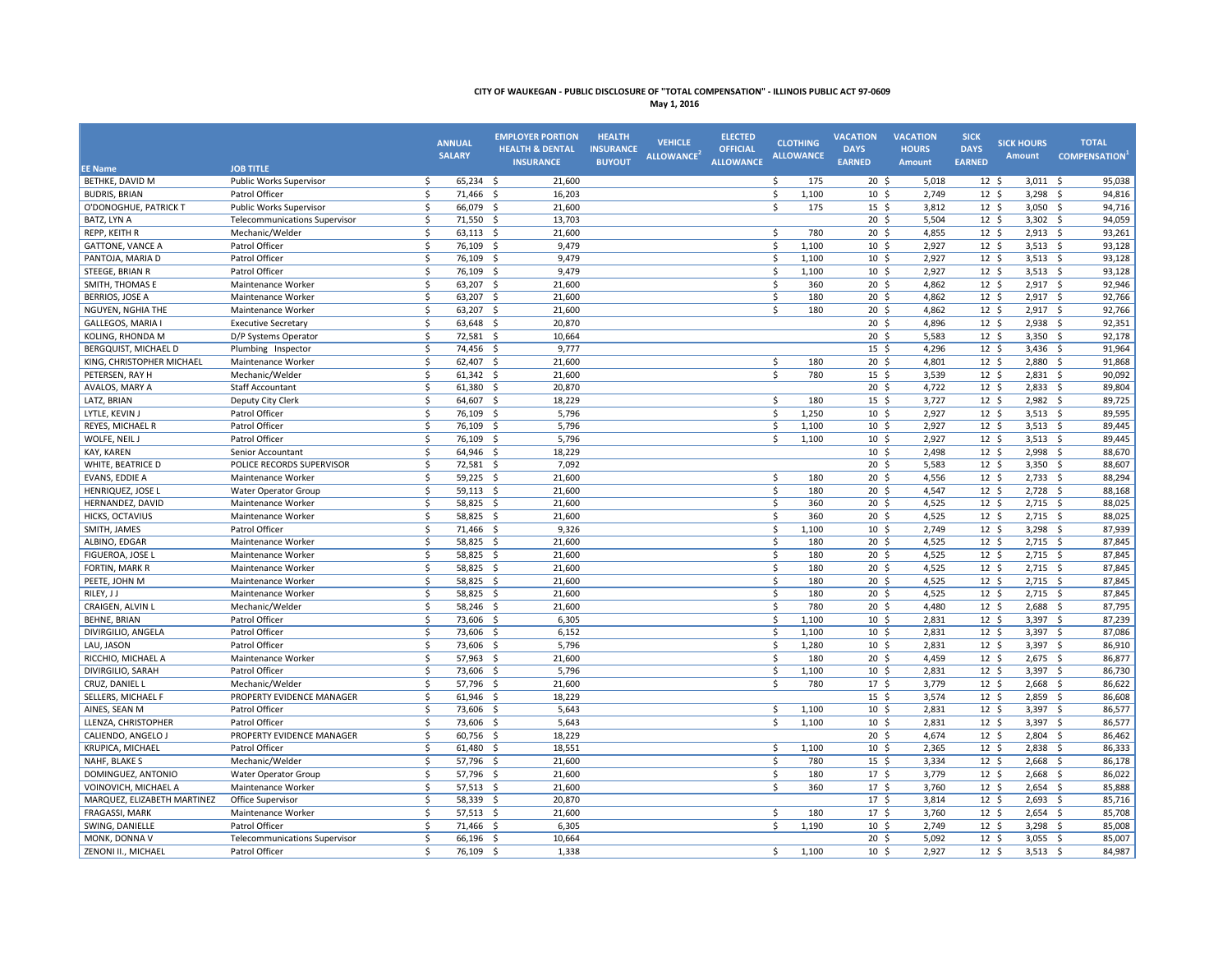| May 1, 20 |  |  |
|-----------|--|--|
|-----------|--|--|

| <b>EE Name</b>         | <b>JOB TITLE</b>                     | <b>ANNUAL</b><br><b>SALARY</b>     | <b>EMPLOYER PORTION</b><br><b>HEALTH &amp; DENTAL</b><br><b>INSURANCE</b> | <b>HEALTH</b><br><b>INSURANCE</b><br><b>BUYOUT</b> | <b>VEHICLE</b><br>ALLOWANCE <sup>2</sup> | <b>ELECTED</b><br><b>OFFICIAL</b><br><b>ALLOWANCE</b> | <b>CLOTHING</b><br><b>ALLOWANCE</b> | <b>VACATION</b><br><b>DAYS</b><br><b>EARNED</b> | <b>VACATION</b><br><b>HOURS</b><br><b>Amount</b> | <b>SICK</b><br><b>DAYS</b><br><b>EARNED</b> | <b>SICK HOURS</b><br>Amount | <b>TOTAL</b><br><b>COMPENSATION</b> |
|------------------------|--------------------------------------|------------------------------------|---------------------------------------------------------------------------|----------------------------------------------------|------------------------------------------|-------------------------------------------------------|-------------------------------------|-------------------------------------------------|--------------------------------------------------|---------------------------------------------|-----------------------------|-------------------------------------|
| ARIZMENDI, RAY         | <b>Building Inspector</b>            | \$<br>$63,548$ \$                  | 15,898                                                                    |                                                    | \$<br>134                                |                                                       |                                     | 10 <sup>5</sup>                                 | 2,444                                            | 12 <sup>5</sup>                             | 2,933                       | 84,957<br>- \$                      |
| <b>KEATING, JAMES</b>  | Patrol Officer                       | $\mathsf{\$}$<br>$61,480$ \$       | 16,243                                                                    |                                                    |                                          |                                                       | \$<br>1,100                         | 10 <sup>5</sup>                                 | 2,365                                            | 12 <sup>5</sup>                             | $2,838$ \$                  | 84,025                              |
| SALINAS, DANTE         | Patrol Officer                       | \$<br>$61,480$ \$                  | 16,203                                                                    |                                                    |                                          |                                                       | \$<br>1,100                         | $10 \; \text{S}$                                | 2,365                                            | 12 <sup>5</sup>                             | $2,838$ \$                  | 83,985                              |
| ARENAS, JAVIER D       | Sr. Telecommunicator                 | $\ddot{\mathsf{S}}$<br>58,886 \$   | 17,700                                                                    |                                                    |                                          |                                                       |                                     | $17 \frac{2}{7}$                                | 3,850                                            | 12 <sup>5</sup>                             | 2,718                       | 83,154<br>- \$                      |
| WARSHIP, TORREY D      | Maintenance Worker                   | \$<br>54,237 \$                    | 21,600                                                                    |                                                    |                                          |                                                       | \$<br>180                           | $20 \,$ \$                                      | 4,172                                            | 12 <sup>5</sup>                             | $2,503$ \$                  | 82,692                              |
| ALBA, FRANCISCO B      | Maintenance Worker                   | \$<br>53,837 \$                    | 21,600                                                                    |                                                    |                                          |                                                       | Ś<br>360                            | 20 <sup>5</sup>                                 | 4,141                                            | $12 \quad$                                  | $2,485$ \$                  | 82,423                              |
| HARRIS, MARSHALL A     | Maintenance Worker                   | $\zeta$<br>53,837 \$               | 21,600                                                                    |                                                    |                                          |                                                       | \$<br>180                           | $20 \,$ \$                                      | 4,141                                            | $12 \quad$                                  | 2,485                       | 82,243<br>$\mathsf{S}$              |
| NGUYEN, LUAN V         | Maintenance Worker                   | 53,837<br>$\ddot{\mathsf{S}}$      | $\mathsf{S}$<br>21,600                                                    |                                                    |                                          |                                                       | \$<br>180                           | $20 \,$ \$                                      | 4,141                                            | 12 <sup>5</sup>                             | 2,485                       | 82,243<br>$\mathsf{S}$              |
| JENKINS, ALONZO C      | Maintenance Worker                   | \$<br>54,187                       | 21,600<br>-\$                                                             |                                                    |                                          |                                                       | Ś<br>360                            | 17 <sup>5</sup>                                 | 3,543                                            | $12 \quad$                                  | 2,501                       | 82,191<br>- \$                      |
| JONES, DOUGLAS         | Maintenance Worker                   | Ŝ.<br>54,187 \$                    | 21,600                                                                    |                                                    |                                          |                                                       | \$<br>360                           | 17 <sup>5</sup>                                 | 3,543                                            | 12 <sup>5</sup>                             | $2,501$ \$                  | 82,191                              |
| JEFFRIES, PAMELA       | <b>Rehabilitation Coordinator</b>    | \$<br>49,792 \$                    | 27,608                                                                    |                                                    |                                          |                                                       |                                     | 10 <sub>5</sub>                                 | 1,915                                            | 12 <sup>5</sup>                             | 2,298                       | 81,613<br>- \$                      |
| HUMMEL, DANIEL L       | Maintenance Worker                   | \$<br>53,387 \$                    | 21,600                                                                    |                                                    |                                          |                                                       | \$<br>360                           | 17 <sup>5</sup>                                 | 3,491                                            | 12 <sup>5</sup>                             | $2,464$ \$                  | 81,302                              |
| RIOS, HIRAM            | Maintenance Worker                   | $\mathsf{\$}$<br>53,387 \$         | 21,600                                                                    |                                                    |                                          |                                                       | \$<br>360                           | 17 <sup>5</sup>                                 | 3,491                                            | 12 <sup>5</sup>                             | $2,464$ \$                  | 81,302                              |
| CISNEROS, SALVADOR M   | Maintenance Worker                   | \$<br>53,387                       | -\$<br>21,600                                                             |                                                    |                                          |                                                       | \$<br>180                           | $17 \frac{2}{7}$                                | 3,491                                            | 12 <sup>5</sup>                             | 2,464                       | 81,122<br>- \$                      |
| FUERST, EDWARD C       | Maintenance Worker                   | \$<br>$53,387$ \$                  | 21,600                                                                    |                                                    |                                          |                                                       | \$<br>180                           | $17 \frac{2}{7}$                                | 3,491                                            | $12 \; \text{S}$                            | $2,464$ \$                  | 81,122                              |
| NEVAREZ, EFRAIN        | Maintenance Worker                   | \$<br>$53,387$ \$                  | 21,600                                                                    |                                                    |                                          |                                                       | \$<br>180                           | 17 <sup>5</sup>                                 | 3,491                                            | $12 \; \text{S}$                            | $2,464$ \$                  | 81,122                              |
| SALGADO, EDUARDO J     | Maintenance Worker                   | $\zeta$<br>53,387                  | $\ddot{\mathsf{S}}$<br>21,600                                             |                                                    |                                          |                                                       | Ś<br>180                            | 17 <sup>5</sup>                                 | 3,491                                            | 12 <sup>5</sup>                             | 2,464                       | 81,122<br>- \$                      |
| SERAFIN, EDWARD E      | Maintenance Worker                   | $\zeta$<br>53,387 \$               | 21,600                                                                    |                                                    |                                          |                                                       | \$<br>180                           | 17 <sup>5</sup>                                 | 3,491                                            | 12 <sup>5</sup>                             | $2,464$ \$                  | 81,122                              |
| MAGNUSON, DAVID S      | Sr. Telecommunicator                 | \$<br>63,490                       | - \$<br>9,479                                                             |                                                    |                                          |                                                       |                                     | 20 <sup>5</sup>                                 | 4,884                                            | 12 <sup>5</sup>                             | $2,930$ \$                  | 80,783                              |
| RUIZ, CARLOS           | Police Auxiliary Group               | $\ddot{\mathsf{S}}$<br>51,941      | -\$<br>21,600                                                             |                                                    |                                          |                                                       | \$<br>360                           | 20 <sup>5</sup>                                 | 3,995                                            | 12 <sup>5</sup>                             | 2,397                       | $\mathsf{S}$<br>80,294              |
| ARCHIBALD, JERRY       | Maintenance Worker                   | $\zeta$<br>52,598 \$               | 21,600                                                                    |                                                    |                                          |                                                       | \$<br>180                           | 17 <sup>5</sup>                                 | 3,439                                            | 12 <sup>5</sup>                             | $2,428$ \$                  | 80,245                              |
| CACCAMO, JAMES A       | Maintenance Worker                   | \$<br>52,598                       | -\$<br>21,600                                                             |                                                    |                                          |                                                       | Ś<br>180                            | 17 <sup>5</sup>                                 | 3,439                                            | $12 \quad$                                  | 2,428                       | 80,245<br>- \$                      |
| CRUMP, LATODD R        | Maintenance Worker                   | $\mathsf{\$}$<br>52,598 \$         | 21,600                                                                    |                                                    |                                          |                                                       | Ŝ.<br>180                           | $17 \frac{2}{7}$                                | 3,439                                            | 12 <sup>5</sup>                             | $2,428$ \$                  | 80,245                              |
| MAYFIELD, DALLAS       | Maintenance Worker                   | $\zeta$<br>52,598 \$               | 21,600                                                                    |                                                    |                                          |                                                       | Ś.<br>360                           | $15 \; \S$                                      | 3,035                                            | 12 <sup>5</sup>                             | $2,428$ \$                  | 80,020                              |
| ADAMIAK, JULIA         | Laboratory Supervisor                | \$<br>65,899                       | -\$<br>7,092                                                              |                                                    |                                          | Ś<br>175                                              |                                     | 15 <sup>5</sup>                                 | 3,802                                            | $12 \quad$                                  | $3,041$ \$                  | 80,010                              |
| AGUILAR, LUIS R        | Maintenance Worker                   | \$<br>52,598 \$                    | 21,600                                                                    |                                                    |                                          |                                                       | \$<br>180                           | $15 \quad$                                      | 3.035                                            | 12 <sup>5</sup>                             | $2,428$ \$                  | 79,840                              |
| WASHINGTON, DAMON D    | Maintenance Worker                   | $\ddot{\mathsf{S}}$<br>52,598 \$   | 21,600                                                                    |                                                    |                                          |                                                       | \$<br>180                           | $15 \quad$                                      | 3,035                                            | 12 <sup>5</sup>                             | $2,428$ \$                  | 79,840                              |
| ZACKERY, MARCUS C      | Maintenance Worker                   | $\ddot{\mathsf{S}}$<br>$52,598$ \$ | 21,600                                                                    |                                                    |                                          |                                                       | \$<br>180                           | $15 \;$ \$                                      | 3,035                                            | $12 \; \text{S}$                            | $2,428$ \$                  | 79,840                              |
| PEDDICORD, STEVEN K    | Mechanic/Welder                      | \$<br>$62,713$ \$                  | 8,400                                                                     |                                                    |                                          |                                                       | \$<br>780                           | $20 \frac{2}{3}$                                | 4,824                                            | $12 \; \text{S}$                            | $2,894$ \$                  | 79,612                              |
| NEVAREZ, OSWALDO       | Maintenance Worker                   | 63,207<br>\$                       | -\$<br>8,400                                                              |                                                    |                                          |                                                       | \$<br>180                           | 20 <sup>5</sup>                                 | 4,862                                            | 12 <sup>5</sup>                             | 2,917                       | 79,566<br>- \$                      |
| RIVERA, EDGAR          | Maintenance Worker                   | $\ddot{\mathsf{S}}$<br>$63,207$ \$ | 8,400                                                                     |                                                    |                                          |                                                       | \$<br>180                           | $20 \frac{2}{3}$                                | 4,862                                            | 12 <sup>5</sup>                             | $2,917$ \$                  | 79,566                              |
| ROBISON, DAVID C       | Maintenance Worker                   | \$<br>$63,207$ \$                  | 8,400                                                                     |                                                    |                                          |                                                       | \$<br>180                           | $20 \frac{2}{3}$                                | 4,862                                            | 12 <sup>5</sup>                             | $2,917$ \$                  | 79,566                              |
| SANTIAGO, CARMEN       | Code Enforcement Officer             | $\zeta$<br>64,340                  | 7,092<br>-\$                                                              |                                                    | \$<br>130                                |                                                       |                                     | 20 <sup>5</sup>                                 | 4,949                                            | 12 <sup>5</sup>                             | 2,970                       | 79,481<br>- \$                      |
| MAROCCO, JOSEPH        | Maintenance Worker                   | 62,807<br>$\ddot{\mathsf{S}}$      | \$<br>8,400                                                               |                                                    |                                          |                                                       | \$<br>180                           | $20 \,$ \$                                      | 4,831                                            | 12 <sup>5</sup>                             | 2,899                       | 79,117<br>- \$                      |
| KENNEDY, MICHAEL       | Laborer                              | $\zeta$<br>52,857 \$               | 21,600                                                                    |                                                    |                                          |                                                       | \$<br>180                           | 10 <sup>5</sup>                                 | 2,033                                            | 12 <sup>5</sup>                             | $2,440$ \$                  | 79,109                              |
| VRABEL, DANIEL         | Mechanic/Welder                      | 52,857<br>Ŝ.                       | -\$<br>21,600                                                             |                                                    |                                          |                                                       | \$<br>180                           | 10 <sup>5</sup>                                 | 2,033                                            | 12 <sup>5</sup>                             | 2,440                       | $\mathsf{S}$<br>79,109              |
| LINK, KELLY M          | <b>ADMIN ASST SERIES</b>             | $\mathsf{\$}$<br>61,812 \$         | 9,479                                                                     |                                                    |                                          |                                                       |                                     | $20 \,$ \$                                      | 4,755                                            | 12 <sup>5</sup>                             | $2,853$ \$                  | 78,898                              |
| <b>BUTLER, TYSLY R</b> | Telecommunicator                     | \$<br>53,513 \$                    | 18,551                                                                    |                                                    |                                          |                                                       |                                     | 17 <sup>5</sup>                                 | 3,499                                            | 12 <sup>5</sup>                             | $2,470$ \$                  | 78,033                              |
| DIMON, PAUL            | Maintenance Worker                   | \$<br>$51,820$ \$                  | 21,600                                                                    |                                                    |                                          |                                                       | \$<br>180                           | 10 <sup>5</sup>                                 | 1,993                                            | 12 <sup>5</sup>                             | $2,392$ \$                  | 77,985                              |
| KUMAR, REBECCA A       | <b>Telecommunications Supervisor</b> | \$<br>63,672 \$                    | 7,092                                                                     |                                                    |                                          |                                                       |                                     | 17 <sup>5</sup>                                 | 4,163                                            | 12 <sup>5</sup>                             | $2,939$ \$                  | 77,866                              |
| <b>VESELING, RYAN</b>  | Apprentice Rec 24 PR                 | \$<br>60,885 \$                    | 6,305                                                                     |                                                    |                                          |                                                       | \$<br>750                           | 8 <sup>5</sup>                                  | 4,510                                            | 12 <sup>5</sup>                             | 3,382                       | 75,832<br>- \$                      |
| WRIGHT, JAMES C        | <b>ADMIN ASST SERIES</b>             | Ŝ.<br>60,610 \$                    | 9,479                                                                     |                                                    |                                          |                                                       |                                     | $20 \,$ \$                                      | 4,662                                            | 12 <sup>5</sup>                             | $2,797$ \$                  | 77,548                              |
| MINOGUE, DANIEL        | Apprentice Rec 24 PR                 | \$<br>60,885 \$                    | 5,796                                                                     |                                                    |                                          |                                                       | \$<br>750                           | $8\frac{2}{3}$                                  | 4,510                                            | $12 \; \text{S}$                            | $3,382$ \$                  | 75,323                              |
| RIMKUS, JOSHUA         | Apprentice Rec 24 PR                 | $\ddot{\mathsf{S}}$<br>60,885 \$   | 5,796                                                                     |                                                    |                                          |                                                       | \$<br>750                           | $8\frac{2}{3}$                                  | 4,510                                            | $12 \; \text{S}$                            | 3,382                       | 75,323<br>\$                        |
| RAMIREZ, DANIEL        | Patrol Officer                       | $\zeta$<br>61,480                  | $\ddot{\mathsf{S}}$<br>9,479                                              |                                                    |                                          |                                                       | \$<br>1,100                         | $10 \frac{2}{3}$                                | 2,365                                            | 12 <sup>5</sup>                             | $2,838$ \$                  | 77,261                              |
| RASMUSSEN, ALEX        | Patrol Officer                       | $\zeta$<br>61,480                  | 9,479<br>-\$                                                              |                                                    |                                          |                                                       | \$<br>1,100                         | 10 <sup>5</sup>                                 | 2,365                                            | 12 <sup>5</sup>                             | 2,838                       | 77,261<br>- \$                      |
| GALLEGOS, SHARON M     | Telecommunicator                     | $\ddot{\mathsf{S}}$<br>56,773 \$   | 12,174                                                                    |                                                    |                                          |                                                       |                                     | 17 <sup>5</sup>                                 | 3,712                                            | $12 \quad$                                  | 2,620                       | 75,280<br>- \$                      |
| DURKIN, WILLIAM K      | Maintenance Worker                   | \$<br>59,225 \$                    | 8,400                                                                     |                                                    |                                          |                                                       | \$<br>180                           | $20 \,$ \$                                      | 4,556                                            | 12 <sup>5</sup>                             | $2,733$ \$                  | 75,094                              |
| JORDAN, MARCUS         | Laborer                              | \$<br>48,664                       | 21,600<br>-\$                                                             |                                                    |                                          |                                                       | \$<br>360                           | 10 <sup>5</sup>                                 | 1,872                                            | 12 <sup>5</sup>                             | $2,246$ \$                  | 74,742                              |
| FURLOW, SHAMIKIA T     | SEIU: Admin Assistant                | $61,562$ \$<br>\$                  | 6,305                                                                     |                                                    |                                          |                                                       |                                     | 17 <sup>5</sup>                                 | 4,025                                            | 12 <sup>5</sup>                             | $2,841$ \$                  | 74,733                              |
| PLASCENCIA, EPIGMENIO  | Laborer                              | $\zeta$<br>48,664 \$               | 21,600                                                                    |                                                    |                                          |                                                       | \$<br>180                           | 10 <sup>5</sup>                                 | 1,872                                            | 12 <sup>5</sup>                             | $2,246$ \$                  | 74,562                              |
| <b>TORRES, MIGUEL</b>  | Laborer                              | \$<br>48,664                       | 21,600<br>- \$                                                            |                                                    |                                          |                                                       | Ś<br>180                            | 10 <sup>5</sup>                                 | 1,872                                            | $12 \quad$                                  | 2,246                       | 74,562<br>$\mathsf{S}$              |
| RAVY GARZA, NICOLE I   | <b>Police Auxiliary Group</b>        | $\mathsf{\hat{S}}$<br>47,091       | 21,600<br>- Ś                                                             |                                                    |                                          |                                                       | Ŝ.<br>360                           | $15 \quad$                                      | 2.717                                            | 12 <sup>5</sup>                             | 2,173                       | 73,941<br>- Ś                       |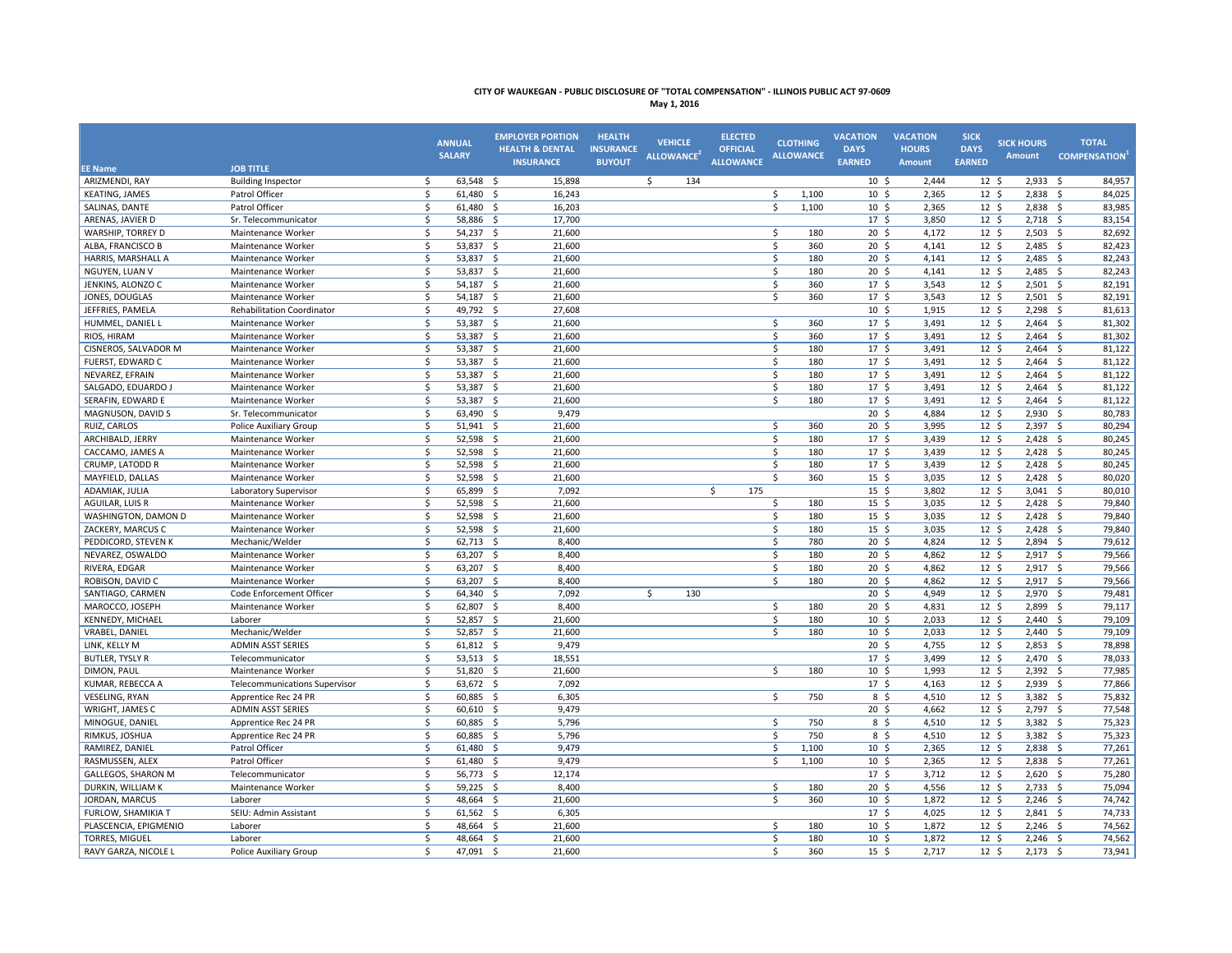**May 1, 2016**

|                                           |                                   | <b>ANNUAL</b><br><b>SALARY</b> | <b>EMPLOYER PORTION</b><br><b>HEALTH &amp; DENTAL</b><br><b>INSURANCE</b> | <b>HEALTH</b><br><b>INSURANCE</b><br><b>BUYOUT</b> | <b>VEHICLE</b><br>ALLOWANCE <sup>2</sup> | <b>ELECTED</b><br><b>OFFICIAL</b><br><b>ALLOWANCE</b> | <b>CLOTHING</b><br><b>ALLOWANCE</b> | <b>VACATION</b><br><b>DAYS</b><br><b>EARNED</b> | <b>VACATION</b><br><b>HOURS</b><br>Amount | <b>SICK</b><br><b>DAYS</b><br><b>EARNED</b> | <b>SICK HOURS</b><br><b>Amount</b> | <b>TOTAL</b><br><b>COMPENSATION</b> |
|-------------------------------------------|-----------------------------------|--------------------------------|---------------------------------------------------------------------------|----------------------------------------------------|------------------------------------------|-------------------------------------------------------|-------------------------------------|-------------------------------------------------|-------------------------------------------|---------------------------------------------|------------------------------------|-------------------------------------|
| <b>EE Name</b>                            | <b>JOB TITLE</b>                  |                                |                                                                           |                                                    |                                          |                                                       |                                     |                                                 |                                           |                                             |                                    |                                     |
| <b>GARCIA, JUAN</b><br>ELLIOT. SUSAN LYNN | <b>Staff Accountant</b>           | $56,244$ \$<br>Ŝ.              | 12,637                                                                    |                                                    |                                          |                                                       | 360                                 | 10 <sup>5</sup>                                 | 2,163                                     | $12 \cdot 5$                                | $2,596$ \$                         | 73,640                              |
|                                           | Animal Control Coordinator        | \$<br>59,506 \$                | 7,092                                                                     |                                                    |                                          |                                                       | \$                                  | 17 <sup>5</sup>                                 | 3,891                                     | $12 \cdot 5$                                | $2,746$ \$                         | 73,596                              |
| FOX, DEREK                                | Patrol Officer                    | \$<br>$61,480$ \$              | 5,796                                                                     |                                                    |                                          |                                                       | \$<br>1,100                         | 10 <sup>5</sup>                                 | 2,365                                     | 12 <sup>5</sup>                             | $2,838$ \$                         | 73,577                              |
| MAGPALI JR., OSCAR                        | Patrol Officer                    | \$<br>61,480 \$                | 5,796                                                                     |                                                    |                                          |                                                       | Ś.<br>1,100                         | 10 <sup>5</sup>                                 | 2,365                                     | 12 <sup>5</sup>                             | $2,838$ \$                         | 73,577                              |
| NEWMAN, ANDREW                            | Patrol Officer                    | \$<br>61,480 \$                | 5,796                                                                     |                                                    |                                          |                                                       | Ŝ.<br>1,100                         | 10 <sup>5</sup>                                 | 2,365                                     | 12 <sup>5</sup>                             | 2,838                              | 73,577<br>- \$                      |
| JONES, ANDREW                             | Patrol Officer                    | -\$<br>61,480                  | - \$<br>5,643                                                             |                                                    |                                          |                                                       | Ŝ.<br>1.100                         | 10 <sup>5</sup>                                 | 2,365                                     | 12 <sup>5</sup>                             | $2,838$ \$                         | 73,425                              |
| JAUHIAINEN, WILLIAM J                     | Mechanic/Welder                   | \$<br>57,796 \$                | 8,400                                                                     |                                                    |                                          |                                                       | \$<br>780                           | 17 <sup>5</sup>                                 | 3,779                                     | 12 <sup>5</sup>                             | $2,668$ \$                         | 73,422                              |
| LEBEN, KENNETH J                          | Code Enf Officer Series           | Ŝ.<br>57,249                   | - \$<br>9,479                                                             | 500<br>-S                                          |                                          |                                                       |                                     | 15 <sup>5</sup>                                 | 3,303                                     | 12 <sup>5</sup>                             | 2,642                              | 73,173<br>- \$                      |
| MANNING, THOMAS                           | D/P Systems Operator              | 57,369 \$<br>Ŝ.                | 10,664                                                                    |                                                    |                                          |                                                       |                                     | $10 \div$                                       | 2,207                                     | 12 <sup>5</sup>                             | $2,648$ \$                         | 72,887                              |
| MARTINEZ, SHERI                           | <b>Staff Accountant</b>           | \$<br>57,369                   | - \$<br>10,664                                                            |                                                    |                                          |                                                       |                                     | 10 <sup>5</sup>                                 | 2,207                                     | 12 <sup>5</sup>                             | $2,648$ \$                         | 72,887                              |
| <b>COUVALL, ANTHONY P</b>                 | Code Enf Officer Series           | \$<br>57,249                   | 9,479<br>- \$                                                             |                                                    | Ŝ.<br>121                                |                                                       |                                     | 15 <sup>5</sup>                                 | 3,303                                     | 12 <sup>5</sup>                             | 2,642                              | 72,794<br>- \$                      |
| SANTIAGO, DEBRA M                         | Office Supervisor                 | \$<br>55,146 \$                | 10,664                                                                    |                                                    |                                          |                                                       |                                     | $20 \,$ \$                                      | 4,242                                     | 12 <sup>5</sup>                             | $2,545$ \$                         | 72,597                              |
| AMBROSE, BRANDON E                        | Police Auxiliary Group            | \$<br>44,818 \$                | 21,600                                                                    |                                                    |                                          |                                                       | Ś.<br>360                           | $20 \frac{2}{3}$                                | 3.448                                     | 12 <sup>5</sup>                             | $2,069$ \$                         | 72,294                              |
| WALTERS, INGRID                           | Sr. Telecommunicator              | \$<br>57,732 \$                | 9,479                                                                     |                                                    |                                          |                                                       |                                     | $10 \frac{2}{3}$                                | 2,220                                     | $12 \; \text{S}$                            | $2,665$ \$                         | 72,096                              |
| MILAKOVIC, JAMES                          | Apprentice Rec 24 PR              | \$<br>60,885                   |                                                                           |                                                    |                                          |                                                       | $\mathsf{\hat{S}}$<br>750           | $8\sqrt{5}$                                     | 4,510                                     | $12 \; \text{S}$                            | $3,382$ \$                         | 69,527                              |
| ROSS, ALDEN                               | Apprentice Rec 24 PR              | \$<br>60,885                   |                                                                           |                                                    |                                          |                                                       | \$<br>750                           | $8\frac{2}{3}$                                  | 4,510                                     | $12 \; \text{S}$                            | $3,382$ \$                         | 69,527                              |
| <b>GURGANUS, JOHN H</b>                   | Water Operator Group              | \$<br>56,942 \$                | 8,400                                                                     |                                                    |                                          |                                                       | \$<br>180                           | $15 \; \S$                                      | 3,285                                     | 12 <sup>5</sup>                             | $2,628$ \$                         | 71,435                              |
| RAMIREZ, DAWN D                           | Telecommunicator                  | \$<br>$53,513$ \$              | 11,433                                                                    |                                                    |                                          |                                                       |                                     | $17 \frac{2}{7}$                                | 3,499                                     | $12 \; \text{S}$                            | $2,470$ \$                         | 70,914                              |
| JONES, SHAKIRA                            | <b>HR</b> Generalist              | \$<br>58,516 \$                | 7,092                                                                     |                                                    |                                          |                                                       |                                     | $10 \frac{2}{3}$                                | 2,251                                     | $12 \; \text{S}$                            | $2,701$ \$                         | 70,560                              |
| YARZA, WEDNESDAY                          | Code Enf Officer Series           | \$<br>49,868                   | - \$<br>16,203                                                            |                                                    | \$<br>134                                |                                                       |                                     | $10 \; \text{S}$                                | 1,918                                     | $12 \quad$                                  | $2,302$ \$                         | 70,425                              |
| HAKEEM, BRANDI N                          | Telecommunicator                  | \$<br>53,263                   | - \$<br>11,433                                                            |                                                    |                                          |                                                       |                                     | $15 \; \S$                                      | 3,073                                     | 12 <sup>5</sup>                             | 2,458                              | 70,227<br>- \$                      |
| MANLEY, AMBER                             | <b>Police Auxiliary Group</b>     | \$<br>44,368 \$                | 21,600                                                                    |                                                    |                                          |                                                       | \$<br>360                           | $10 \frac{2}{3}$                                | 1,706                                     | $12 \; \text{S}$                            | $2,048$ \$                         | 70,082                              |
| <b>BOOTH, ALLEN J</b>                     | Code Enf Officer Series           | \$<br>$56,126$ \$              | 6,305                                                                     |                                                    | \$<br>492                                |                                                       |                                     | $20 \frac{2}{3}$                                | 4,317                                     | 12 <sup>5</sup>                             | $2,590$ \$                         | 69,830                              |
| GARLAND, LARAESA Y                        | <b>Rehabilitation Coordinator</b> | \$<br>57,195                   | 7,092<br>- \$                                                             | 500<br>-Ś                                          |                                          |                                                       |                                     | 10 <sup>5</sup>                                 | 2,200                                     | $12 \; \text{S}$                            | 2,640                              | 69,627<br>\$                        |
| JAMISON, JAMES                            | Maintenance Worker                | $\zeta$<br>53,837 \$           | 8,400                                                                     |                                                    |                                          |                                                       | \$<br>180                           | $20 \frac{2}{3}$                                | 4,141                                     | $12 \; \text{S}$                            | 2,485                              | 69,043<br>$\sim$                    |
| CODY, BRETT J                             | Police Auxiliary Group            | \$<br>43,066 \$                | 21,600                                                                    |                                                    |                                          |                                                       | \$<br>540                           | 10 <sup>5</sup>                                 | 1,656                                     | 12 <sup>5</sup>                             | 1,988 \$                           | 68,850                              |
| CISNEROS, SHANNON M                       | <b>ADMIN ASST SERIES</b>          | \$<br>60,360                   |                                                                           | 1,500<br>\$                                        |                                          |                                                       |                                     | 17 <sup>5</sup>                                 | 3,947                                     | 12 <sup>5</sup>                             | 2,786                              | 68,592<br>- \$                      |
| SNOWDEN, DEBORAH D                        | Clerical Tech                     | \$<br>$50,830$ \$              | 11,233                                                                    |                                                    |                                          |                                                       |                                     | $20 \div$                                       | 3,910                                     | 12 <sup>5</sup>                             | $2,346$ \$                         | 68,319                              |
| CROWLEY, KEVIN                            | Maintenance Worker                | \$<br>53,387                   | \$<br>8,400                                                               |                                                    |                                          |                                                       | \$<br>360                           | $17 \frac{2}{7}$                                | 3,491                                     | $12 \; \text{S}$                            | $2,464$ \$                         | 68,102                              |
| MILLER, SCOTT MADISON                     | Maintenance Worker                | \$<br>53,387                   | \$<br>8,400                                                               |                                                    |                                          |                                                       | \$<br>180                           | 17 <sup>5</sup>                                 | 3,491                                     | 12 <sup>5</sup>                             | 2,464                              | 67,922<br>\$                        |
| HAMILTON, BLAKE                           | Patrol Officer                    | \$<br>61,480                   |                                                                           |                                                    |                                          |                                                       | \$<br>1,100                         | 10 <sup>5</sup>                                 | 2,365                                     | $12 \; \text{S}$                            | 2,838                              | 67,782<br>- \$                      |
| OLAKOWSKI, MARK                           | Apprentice Rec 8 PR               | \$<br>60,885                   |                                                                           |                                                    |                                          |                                                       | \$<br>750                           | $8\sqrt{5}$                                     | 2,810                                     | 12 <sup>5</sup>                             | $2,810$ \$                         | 67,255                              |
| PEREA, CRUZ M                             | Clerical Tech                     | \$<br>49,153                   | 11,874<br>-\$                                                             |                                                    |                                          |                                                       |                                     | 20 <sup>5</sup>                                 | 3,781                                     | 12 <sup>5</sup>                             | 2,269                              | 67,077<br>-\$                       |
| OLSON, RANDY L                            | Water Operator Group              | $\zeta$<br>52,857              | 8,400<br>- \$                                                             |                                                    |                                          |                                                       | \$<br>180                           | $15 \quad$                                      | 3,049                                     | 12 <sup>5</sup>                             | $2,440$ \$                         | 66,926                              |
| ALBA GALVAN, J F                          | Maintenance Worker                | \$<br>52,598                   | -\$<br>8,400                                                              |                                                    |                                          |                                                       | \$<br>360                           | 15 <sup>5</sup>                                 | 3,035                                     | $12 \quad$                                  | $2,428$ \$                         | 66,820                              |
| ONA, RUTH N                               | Clerical Tech                     | \$<br>$50,126$ \$              | 10,491                                                                    |                                                    |                                          |                                                       |                                     | $20 \,$ \$                                      | 3,856                                     | 12 <sup>5</sup>                             | $2,314$ \$                         | 66,787                              |
| <b>GATES, VICTORIA</b>                    | <b>FINANCE COORDINATOR</b>        | $\mathsf{\$}$<br>49,792 \$     | 12,637                                                                    |                                                    |                                          |                                                       |                                     | 10 <sup>5</sup>                                 | 1,915                                     | 12 <sup>5</sup>                             | $2,298$ \$                         | 66,642                              |
| RIPPENTROP, AARON C                       | Maintenance Worker                | \$<br>52,598                   | -\$<br>8,400                                                              |                                                    |                                          |                                                       | \$<br>180                           | 15 <sup>5</sup>                                 | 3,035                                     | $12 \quad$                                  | $2,428$ \$                         | 66,640                              |
| SMITH, ADAM J                             | Maintenance Worker                | 52,598 \$<br>\$                | 8,400                                                                     |                                                    |                                          |                                                       | 180<br>\$                           | 15 <sup>5</sup>                                 | 3,035                                     | 12 <sup>5</sup>                             | $2,428$ \$                         | 66,640                              |
| KUNSCH, JOSEPH                            | Laborer                           | $\zeta$<br>40,702 \$           | 21,600                                                                    |                                                    |                                          |                                                       | \$<br>180                           | 10 <sup>5</sup>                                 | 1,565                                     | $12 \; \text{S}$                            | 1,879 \$                           | 65,926                              |
| LOPEZ, ANTONIO                            | Laborer                           | \$<br>40,702 \$                | 21,600                                                                    |                                                    |                                          |                                                       | Ś.<br>180                           | 10 <sup>5</sup>                                 | 1,565                                     | 12 <sup>5</sup>                             | 1,879                              | 65,926<br>$\sim$                    |
| MARION, NORMAN L                          | Telecommunicator                  | \$<br>$53,513$ \$              | 6,152                                                                     |                                                    |                                          |                                                       |                                     | 17 <sup>5</sup>                                 | 3,499                                     | $12 \quad$                                  | $2,470$ \$                         | 65,634                              |
| LENZ. ELENA                               | Code Enf Officer Series           | \$<br>57,499                   |                                                                           | $1,500$ \$<br>\$                                   | 123                                      |                                                       |                                     | 17 <sup>5</sup>                                 | 3,760                                     | 12 <sup>5</sup>                             | $2,654$ \$                         | 65,535                              |
| REYES, MIGDALIA                           | Clerical Tech                     | \$<br>49,724 \$                | 9,479                                                                     |                                                    |                                          |                                                       |                                     | $20 \frac{2}{3}$                                | 3,825                                     | 12 <sup>5</sup>                             | $2,295$ \$                         | 65,323                              |
| <b>BEACH, JUSTIN</b>                      | MASTER MECHANIC FIRE              | \$<br>58,516                   |                                                                           | 1,500<br>Ś.                                        |                                          |                                                       |                                     | 10 <sup>5</sup>                                 | 2,251                                     | 12 <sup>5</sup>                             | $2,701$ \$                         | 64,967                              |
| PRESTON, HEATHER L                        | Clerical Tech                     | \$<br>48,699                   | 9,479<br>- \$                                                             |                                                    |                                          |                                                       |                                     | $20 \,$ \$                                      | 3,746                                     | $12 \quad$                                  | 2,248                              | 64,172<br>\$                        |
| FERRY, JANE                               | Office Supervisor                 | 48,816 \$<br>\$                | 10,664                                                                    |                                                    |                                          |                                                       |                                     | 10 <sup>5</sup>                                 | 1,878                                     | 12 <sup>5</sup>                             | $2,253$ \$                         | 63,610                              |
| RUSSELLE, TERRY                           | <b>FINANCE COORDINATOR</b>        | \$<br>48,816 \$                | 10,664                                                                    |                                                    |                                          |                                                       |                                     | 10 <sup>5</sup>                                 | 1,878                                     | 12 <sup>5</sup>                             | $2,253$ \$                         | 63,610                              |
| YANCY, TONIA L                            | Telecommunicator                  | \$<br>54,828                   |                                                                           | 1,500<br>Ś.                                        |                                          |                                                       |                                     | $20 \,$ \$                                      | 4,218                                     | $12 \quad$                                  | 2,531                              | 63,076<br>- \$                      |
| DIAZ, ANA                                 | Clerical Tech                     | \$<br>50,626 \$                | 5,643                                                                     |                                                    |                                          |                                                       |                                     | $20 \,$ \$                                      | 3,894                                     | 12 <sup>5</sup>                             | $2,337$ \$                         | 62,500                              |
| RIVERA, MIGUEL                            | Code Enf Officer Series           | \$<br>51,362 \$                | 6,305                                                                     |                                                    | Ŝ.<br>134                                |                                                       |                                     | 10 <sup>5</sup>                                 | 1,975                                     | 12 <sup>5</sup>                             | $2,371$ \$                         | 62,147                              |
| ALMAZAN, FANNY                            | Clerical Tech                     | \$<br>42,166 \$                | 15,305                                                                    | 500<br>-\$                                         |                                          |                                                       |                                     | 10 <sup>5</sup>                                 | 1,622                                     | 12 <sup>5</sup>                             | 1,946                              | 61,538<br>- \$                      |
| TORRES, MARIA M                           | <b>ADMIN ASST SERIES</b>          | \$<br>53,330                   |                                                                           | 1,500<br>\$                                        |                                          |                                                       |                                     | 20 <sub>5</sub>                                 | 4.102                                     | $12 \div$                                   | 2,461                              | 61,394<br>- Ś                       |
|                                           |                                   |                                |                                                                           |                                                    |                                          |                                                       |                                     |                                                 |                                           |                                             |                                    |                                     |